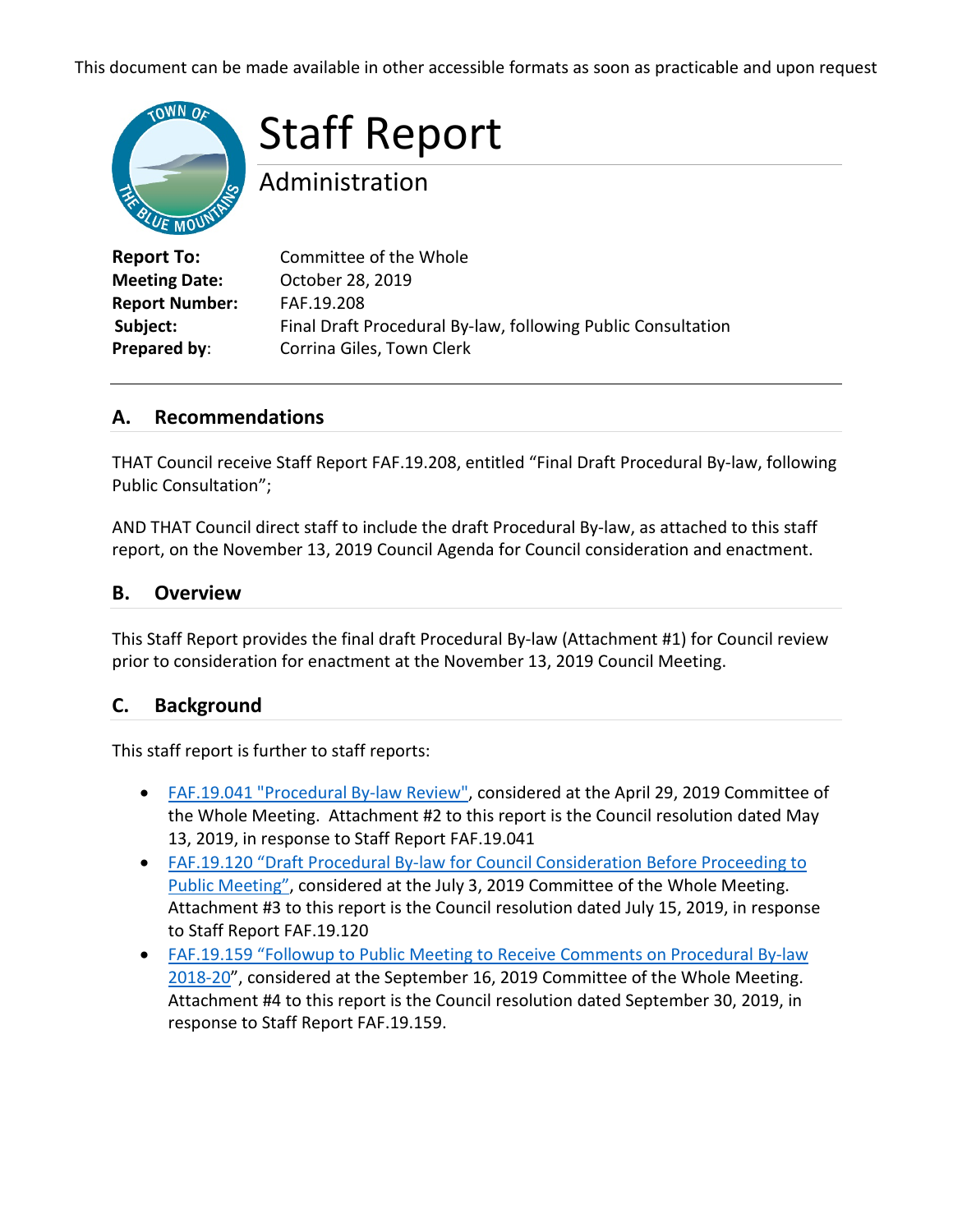#### **D. Analysis**

The current review of the Procedural By-law has included comments and recommendations from Council, staff, and a Public Meeting to receive comments. The attached draft Procedural By-law is attached for Council review prior to consideration for enactment at the November 13, 2019 Council Meeting. The highlighted portions of the draft Procedural By-law demonstrate the most recent changes requested.

The next scheduled review of the Procedural By-law will occur in the first year of the next term of Council.

A significant amount of time has been taken to review the Procedural By-law, and at this time, staff are not recommending an additional public meeting. With the adoption of the Procedural By-law, the new Council and Committee of the Whole schedule will commence in January, 2020.

#### **E. The Blue Mountains Strategic Plan**

| Goal #2: | Engage Our Communities & Partners<br>Objective #1 Improve External Communication with our Constituents |
|----------|--------------------------------------------------------------------------------------------------------|
| Goal #4: | Promote a Culture of Organizational & Operational Excellence                                           |

Objective #5 Constantly Identify Opportunities to Improve Efficiencies and Effectiveness

#### **F. Environmental Impacts**

N/A

#### **G. Financial Impact**

N/A

#### **H. In consultation with**

- 1. Shawn Everitt, Chief Administrative Officer
- 2. Suzanne Craig, Integrity Commissioner
- 3. Revisions to the Procedural By-law recommended by Council Members
- 4. Public comments received at the August 26, 2019 Public Meeting

#### **I. Public Engagement**

The topic of this Staff Report has been subject to a Public Meeting which took place on August 26, 2019.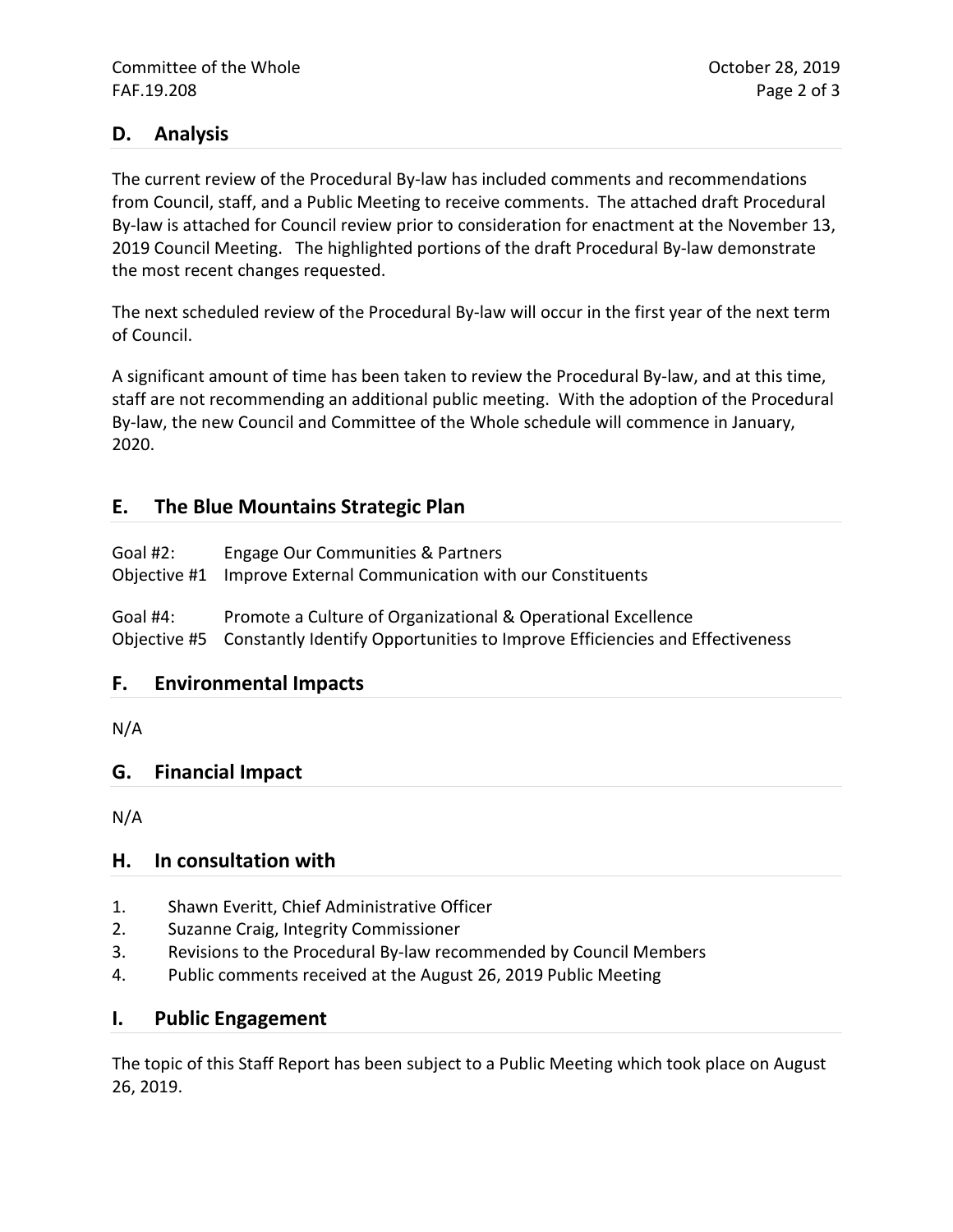#### **J. Attached**

- 1. Draft Procedural By-law
- 2. Council resolution dated May 13, 2019, in response to Staff Report FAF.19.041
- 3. Council resolution dated July 15, 2019, in response to Staff Report FAF.19.120
- 4. Council resolution dated September 30, 2019, in response to Staff Report FAF.19.159

Respectfully Submitted,

Corrina Giles Town Clerk

Shawn Everitt Chief Administrative Officer

For more information, please contact: Corrina Giles, Town Clerk [townclerk@thebluemountains.ca](mailto:townclerk@thebluemountains.ca) 519-599-3131 extension 232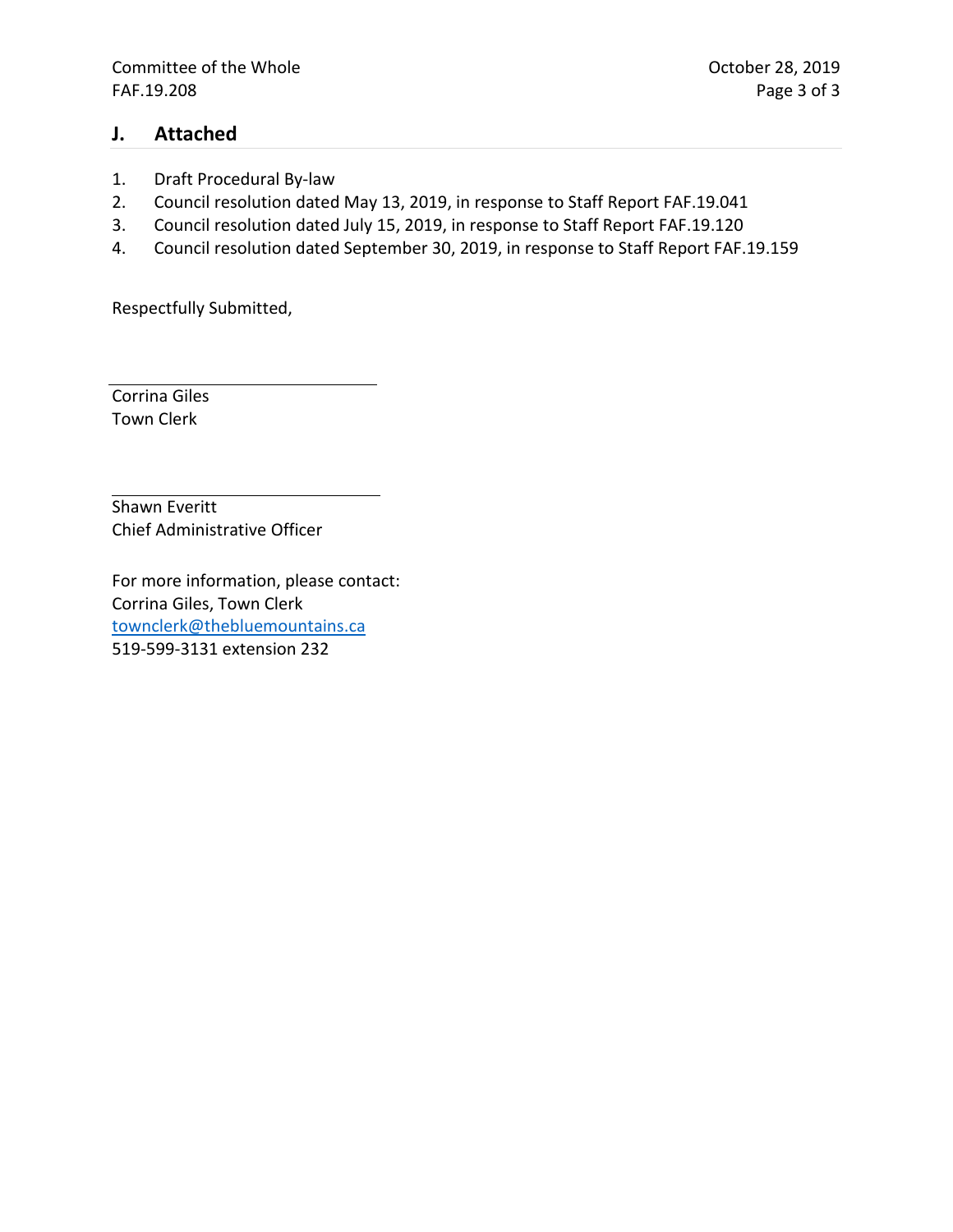# **The Corporation of the Town of The Blue Mountains**

# **By-Law Number 2019-**

**Being a By-law for governing the calling, place and proceedings of meetings of the Municipal Council for the Town of The Blue Mountains**

Whereas *Municipal Act, 2001, S.O. 2001*, c. 25, section 238, requires that every municipality shall pass a procedure by-law for governing the calling, place and proceedings of meetings;

And Whereas Council deems it expedient to pass such a by-law;

Now Therefore Council of The Corporation of the Town of The Blue Mountains hereby enacts as follows:

#### **1.0 DEFINITIONS:**

- 1. "ALTERNATE COUNCIL MEMBER" shall mean the council member appointed by Council of the Town of The Blue Mountains to attend Grey County Council Meetings in the place of the Mayor or Deputy Mayor of the Town of The Blue Mountains, when the Mayor or Deputy Mayor is unable to attend a Grey County Council/Committee of the Whole meeting for any reason. Such appointment shall be for the entire term of council.
- 2. "COUNCIL" means the elected and sworn members of the Council of the Town of The Blue Mountains.
- 3. "HEAD OF COUNCIL" means the Mayor.
- 4. "ACTING HEAD OF COUNCIL" shall first mean the Deputy Mayor and secondly another designate selected from time to time solely by the Mayor, who shall act in the Absence of the Mayor or Deputy Mayor. The Acting Head of Council will assume certain duties of the Head of Council outlined in Section 6 for the duration requested by the Head of Council. Notice of the delegation will be provided to the Clerk.
- 5. "CLERK" shall mean the Clerk of The Corporation of the Town of The Blue Mountains or his/her designate who shall have all the powers and duties of the Clerk under the *Municipal Act, 2001* and every other Act.
- 6. "CLOSED SESSION" shall mean closed to the public as defined in Subsection 4.2 of this By-law.
- 7. "COMMITTEE OF THE WHOLE" shall mean a meeting of Council in Committee format for discussion purposes.
- 8. "COMMITTEE" means any advisory or other committee, subcommittee or similar entity of which at least 50 per cent of the members are also members of one or more Councils or local boards
- 9. "COMMITTEE CHAIR" means the Chairperson of any committee and the Committee Chair shall have the same powers during a Committee Meeting of Council as Head of Council during Council Meetings whether or not the Chair is a voting member.
- 10. "CONFLICT OF INTEREST" means a pecuniary interest as defined in the*Municipal Conflict of Interest Act.*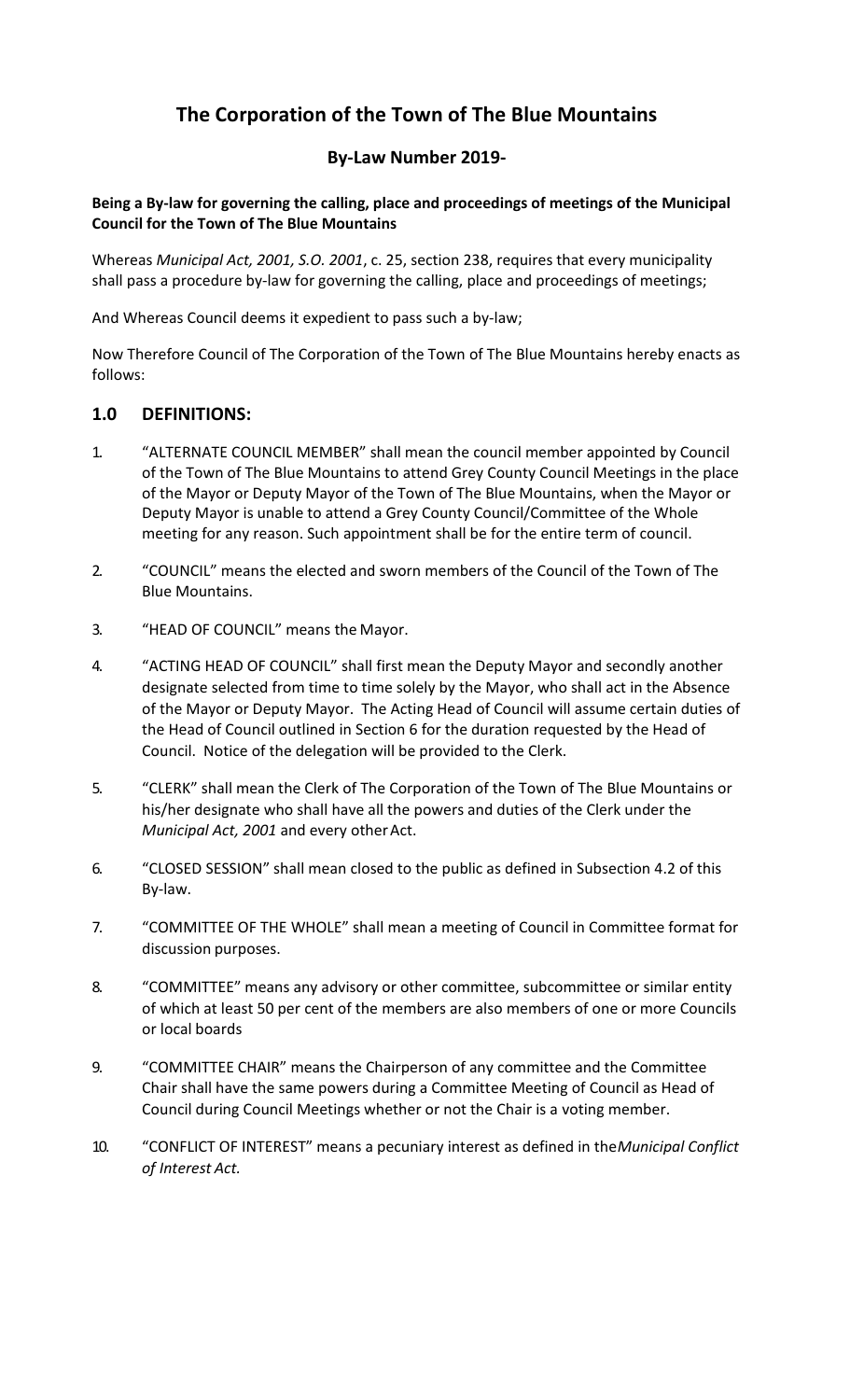- 11. "LOCAL BOARD" means a local board established or exercising any power under any Act with respect to the affairs or purposes of one or more municipalities but does not include The Blue Mountains Police Services Board or The Blue Mountains Public Library Board, a school board, a hospital board or a conservation authority.
- 12. "MEETING" shall mean any regular, special or other scheduled meeting of a Council, Local Board or of a Committee where:
	- a. a quorum of members is present; and
	- b. members deal with any matter in a way that materially advances the business or decision making of the council, local board or committee; and
	- c. the Clerk or another designated record keeping person is present to record such material advances of the business or decision making of the Council, Local Board or Committee.

For the purposes of clarity, it is not intended that a meeting of Council, Local Board or Committee shall automatically occur because a quorum of the members is present at a particular location.

- 13. "QUORUM "shall mean a majority (more than half) of the whole number of members of Council or a Committee except where a member has or members have declared a pecuniary interest pursuant to the *Municipal Conflict of Interest Act,* the quorum may be less than half plus one of the whole number of members but shall not be less thantwo.
- 14. "REGISTRY" means a Registry maintained by the municipality for the purposes of documenting every written statement of pecuniary interest, direct or indirect, in any matter, and includes a copy of each statement filed with the Clerk and a copy of each declaration recorded. The Registry shall be available for public inspection in the manner and during the time that the municipality or local board, as the case may be, may determine.

# **2.0 INTENT OF BY-LAW**

- 1. The rules and regulations hereinafter provided shall govern the proceedings of the Council, Committees and Local Boards thereof. Committees of Council shall follow the "Procedural By-law to Govern the Proceedings of Committees of Council", once adopted by Council. Any part or parts of this By-law may be suspended if agreed upon by a majority of the Members present unless the part or parts is prescribed by statute orlaw.
- 2. All Points of Order of procedure not provided for in these Rules shall be decided in accordance with Robert's Rules of Order and the Mayor shall submit the ruling without debate.

#### **3.0 LOCATIONS, MEETING TIMES ANDNOTICE**

1. The First or Inaugural Meeting of the Council of a local municipality for regular elections following the **2022** regular election and subsequent elections, shall be held on the first Monday following November 15, at 11:00 a.m., in the Town of The Blue Mountains Council Chamber.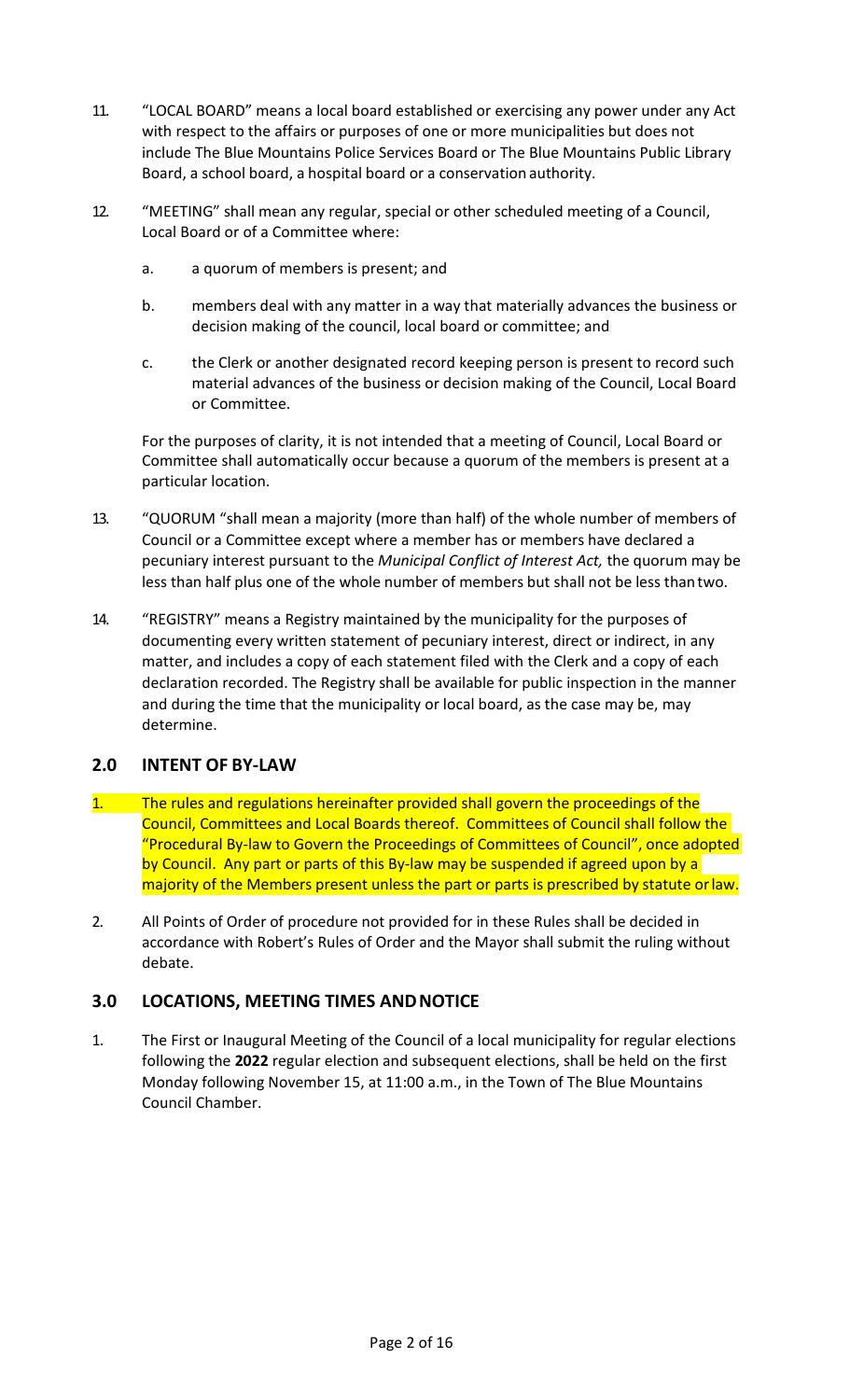- 2. Commencing January, 2020, Council shall have Committee of the Whole and Council meetings on a two-week rotation, as follows:
	- **Week 1:**

Monday Council Meeting with Public Meetings at 5:00 pm. Regular portion of the Council Meeting to commence at 7:00 pm

Note: When required, the Mayor, in consultation with the Clerk, has the authority to schedule the Council Meeting at a time other than the regular start time of 5:00 pm.

**Week 1:**

Tuesday Committee of the Whole commencing at 9:00 am.

- o Finance, Administration, Enforcement and Fire Reports
- o Community Services and **Operations** Reports

Tuesday, Committee of the Whole, commencing at 1:00 pm

o Planning and Development Services Reports

Note: Any matters not considered within the allotted time will be included on the next regularly scheduled Committee of the Whole meeting for consideration.

 **Week 2:** No meeting

The above meetings shall be held in the Council Chamber or other designated location. When Council Meetings fall on a Statutory Holiday, the Council Meeting will be scheduled for the Tuesday immediately after the Statutory Holiday, and will commence at 9:00 am. The Committee of the Whole meeting scheduled for the Tuesday will then commence following the rescheduled Council Meeting.

3. Notice of Council Meetings, Committee and Local Board Meetings shall be given by publication of future meetings in previous Agendas and posting of Meeting Agendas on the Town website prior to the meeting and by publication of Council and Committee and Local Board Meetings in local newspapers having general circulation in the area. In the case of Special Meetings called in accordance with Section 5.0 of this By-law, notice shall be given by posting of the Agenda on the Town website as soon as is practicable after notice of the Special Meeting has been given and any other notification that is permitted within the timeframe.

#### **4.0 MEETINGS OF COUNCIL**

- 1. At the hour appointed, when a quorum is present, the Mayor shall call Council to order and if a quorum is not present within fifteen (15) minutes after the hour appointed the meeting shall be cancelled.
- 2. All meetings shall be open to the public, but a meeting, or part of a meeting may be closed to the public if the subject matter being considered is:
	- a) the security of the property of the municipality or localboard;
	- b) personal matters about an identifiable individual, including municipal or local board employees;
	- c) a proposed or pending acquisition or disposition of land by the municipality or local board;
	- d) labour relations or employeenegotiations;
	- e) litigation or potential litigation, including matters before administrative tribunals, affecting the municipality or localboard;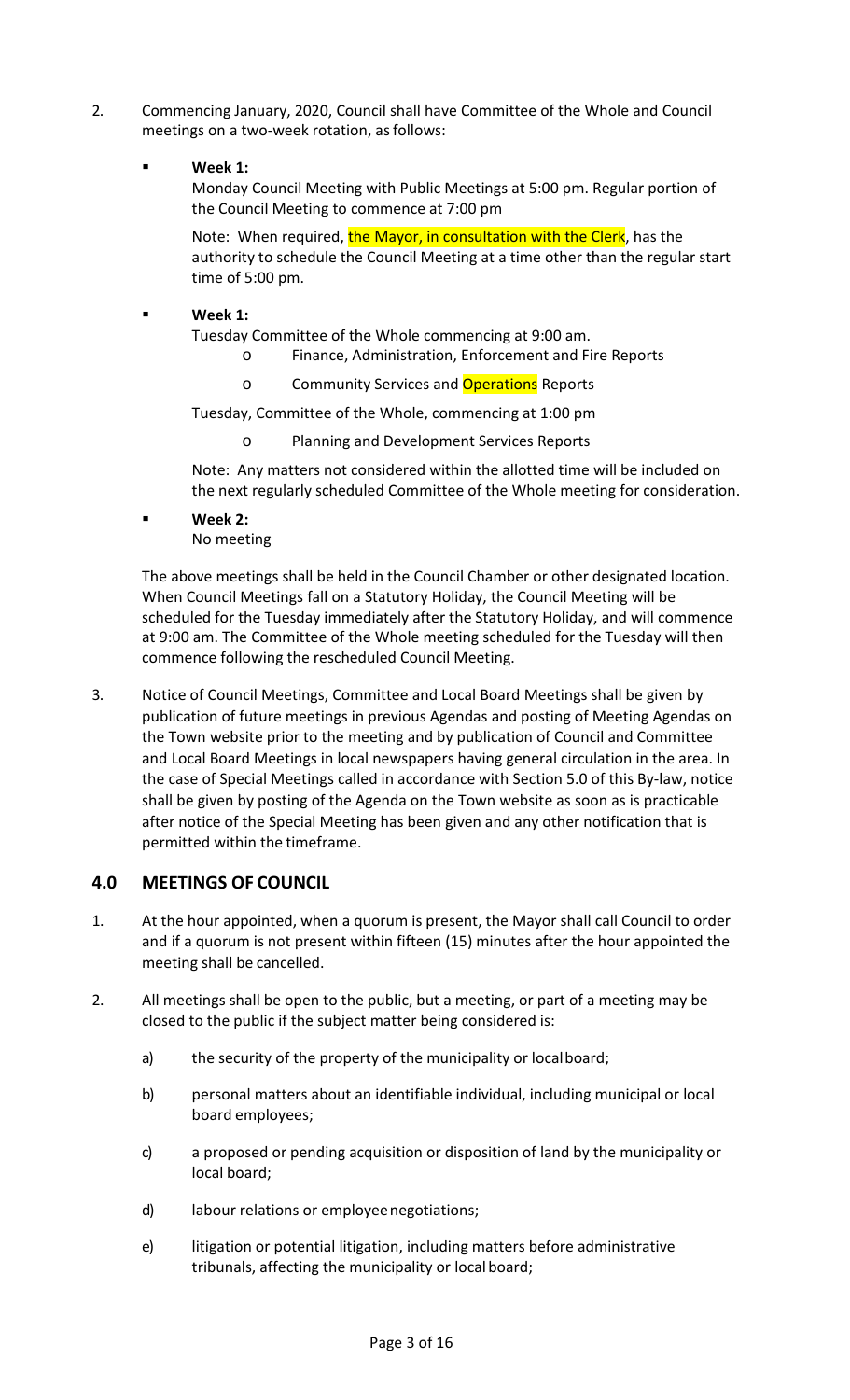- f) advice that is subject to solicitor-client privilege, including communications necessary for that purpose;
- g) a matter in respect of which a council, board, committee or other body mayhold a closed meeting under another Act;
- h) information explicitly supplied in confidence to the municipality or local board by Canada, a province or territory or a Crown agency of any ofthem;
- i) a trade secret or scientific, technical, commercial, financial or labour relations information, supplied in confidence to the municipality or local board, which, if disclosed, could reasonably be expected to prejudice significantly the competitive position or interfere significantly with the contractual or other negotiations of a person, group of persons, ororganization;
- j) a trade secret or scientific, technical, commercial or financial information that belongs to the municipality or local board and has monetary value or potential monetary value;
- k) a position, plan, procedure, criteria or instruction to be applied to any negotiations carried on or to be carried on by or on behalf of the municipality or local board;
- l) a request under the *Municipal Freedom of Information and Protection of Privacy Act*, if the council, board, commission or other body is the head of an institution for the purposes of that Act;
- m) an ongoing investigation respecting the municipality, a local board or a municipally-controlled corporation by the Ombudsman appointed under the *Ombudsman Act*, an Ombudsman referred to in subsection 223.13 (1) of the Municipal Act, or the investigator referred to in subsection 239.2 (1) of the Municipal Act;
- n) the meeting is held for the purpose of educating or training the members, and at the meeting, no member discusses or otherwise deals with any matter in a way that materially advances the business or decision-making of the council, local board or committee.
- 3. All votes of Council shall be open to the public except those votes taken during a meeting or part thereof that is closed to the public in accordance with Section 4.2 of this By-law and if said vote is for a procedural matter or for giving directions or instructions to officers, employees or agents of the Town, Committee or Local Board or persons retained by or under contract with the Town, Committee or local board or to rise from closed session.
- 4. Before holding a meeting or part of a meeting that is to be closed to the public, Council or a Committee or a Local Board shall state by Resolution the fact of the holding of the closed meeting and the general nature of the matter to be considered at the closed meeting.
- 5. Reporting Out Statement Upon returning to open session from a Closed Session, Council or Committee shall issue a statement confirming the general nature of the business conducted in Closed Session. The reporting out statement shall be included in the open session minutes.
- 6. With the exception of the Inaugural Session, no person but a member of Council or support staff shall be allowed to approach Council during a Session of Council without the permission of the Mayor or Council or unless given deputation status as described in Section 13, or to speak in a Public Comment Period as described in Section 13.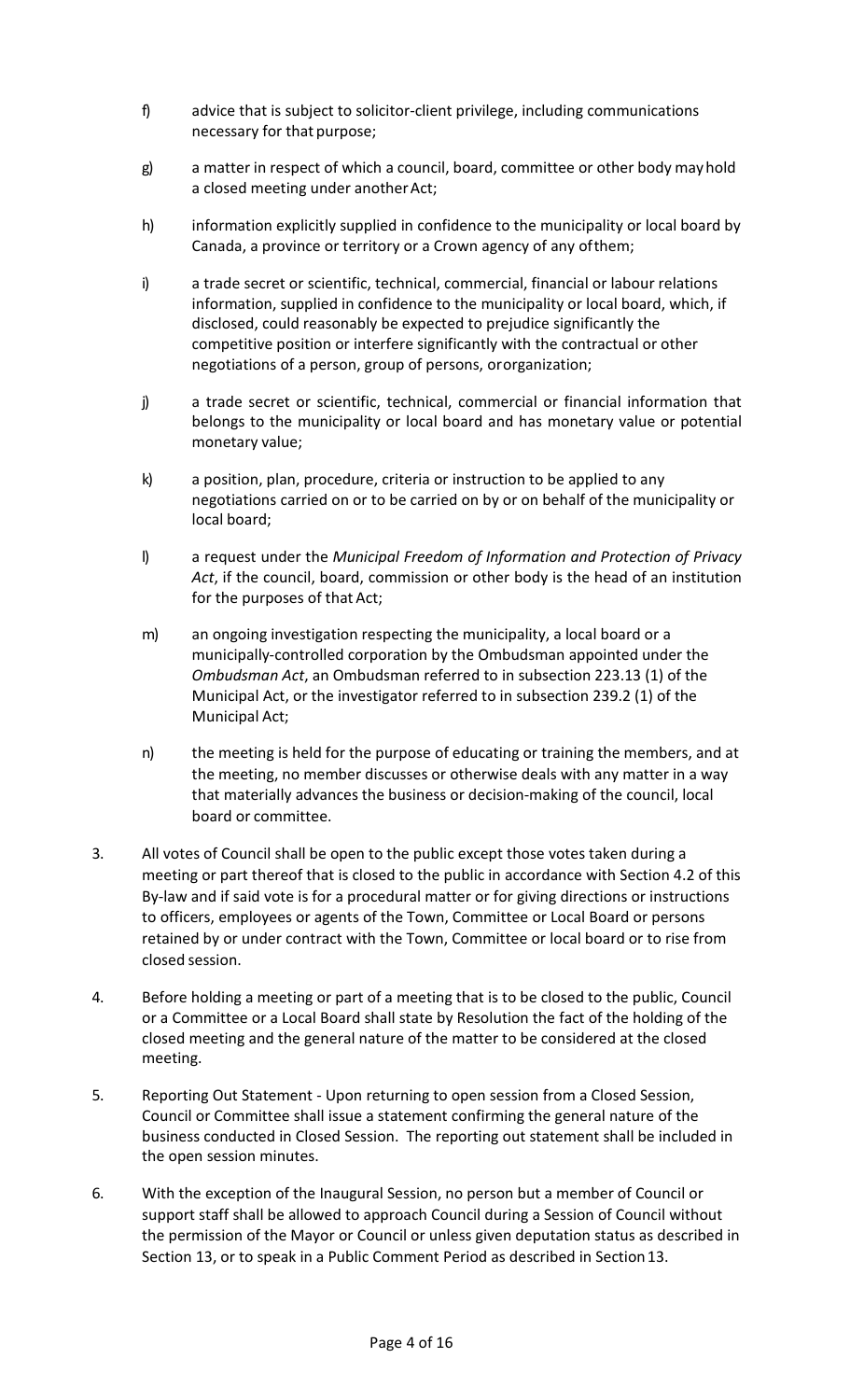- 7. Every meeting of Council shall be deemed to be adjourned at the hour of 11:00 p.m. save and except with the unanimous consent of Council.
- 8. The Head of Council or the Chair of a Committee, prior to a regularly scheduled meeting, may cancel the meeting due to inclement weather, a matter of respect or a lack of corporate business requiring immediate attention. In the event of a cancelled statutory public meeting, Staff shall make every effort to give notice of the cancellation to interested parties and the public as soon as it practicable via telephone, email, the Town website, radio and/or any other method, as well as the date of rescheduling, if known.
- 9. Council, Committee of the Whole and Committee Meetings held in the Council Chamber, that are not closed to the public, may be recorded for the purpose of webcasting the meetings to the public. Inability to record a meeting will not prohibit the meeting from commencing or continuing. The official minutes of a meeting, shall be the minutes as adopted by Council, Committee of the Whole or Committee, and retained in the Clerks Department.
- 10. Closed Sessions shall be recorded and securely archived so that a digital record is available should it be required by the Closed Meeting Investigator or Integrity Commissioner. Inability to record a meeting will not prohibit the meeting from commencing or continuing. The official minutes of the closed session meeting shall be the minutes as adopted by Council, and retained in the Clerks Department. Council members that participated in the Closed Session are permitted to view the Closed Session Video Recording in the presence of the Clerk.
- 11. All communication devices shall be switched to "silent" upon entering the location of any Council or Committee of the Whole Meeting.
- 12. During meetings that are closed to the public, no member of Council or staff (with the exception of the Clerk, or her designate) shall be permitted to have in their possession, any cell phone or electronic device that has the ability to record.
- 13. Electronic participation Members may participate at Council and Committee meetings electronically, subject to an electronic participation policy, and where infrastructure is available.

# **5.0 SPECIAL MEETINGS OF COUNCIL**

- 1. The Mayor shall if requested in writing by any three members of Council call a special meeting of Council other than as described in Section 3.0 of thisBy-law.
- 2. The Mayor may call a special meeting other than as described in Section 3.0 of this Bylaw to deal with a matter which is deemed to require immediate action. Notice of such a special meeting shall be given by contacting each member of Council and verbally advising them of the time and place of the meeting, or notice may be given in writing or via voice recording or via e-mailmessage.
- 3. Special meetings require minimum notice of one clear day unless otherwise agreed to by a majority of members to the satisfaction of the Clerk.
- 4. At special meetings of Council, no financial decisions shall be made or incurred, unless the same shall be referred to in the notice calling themeeting.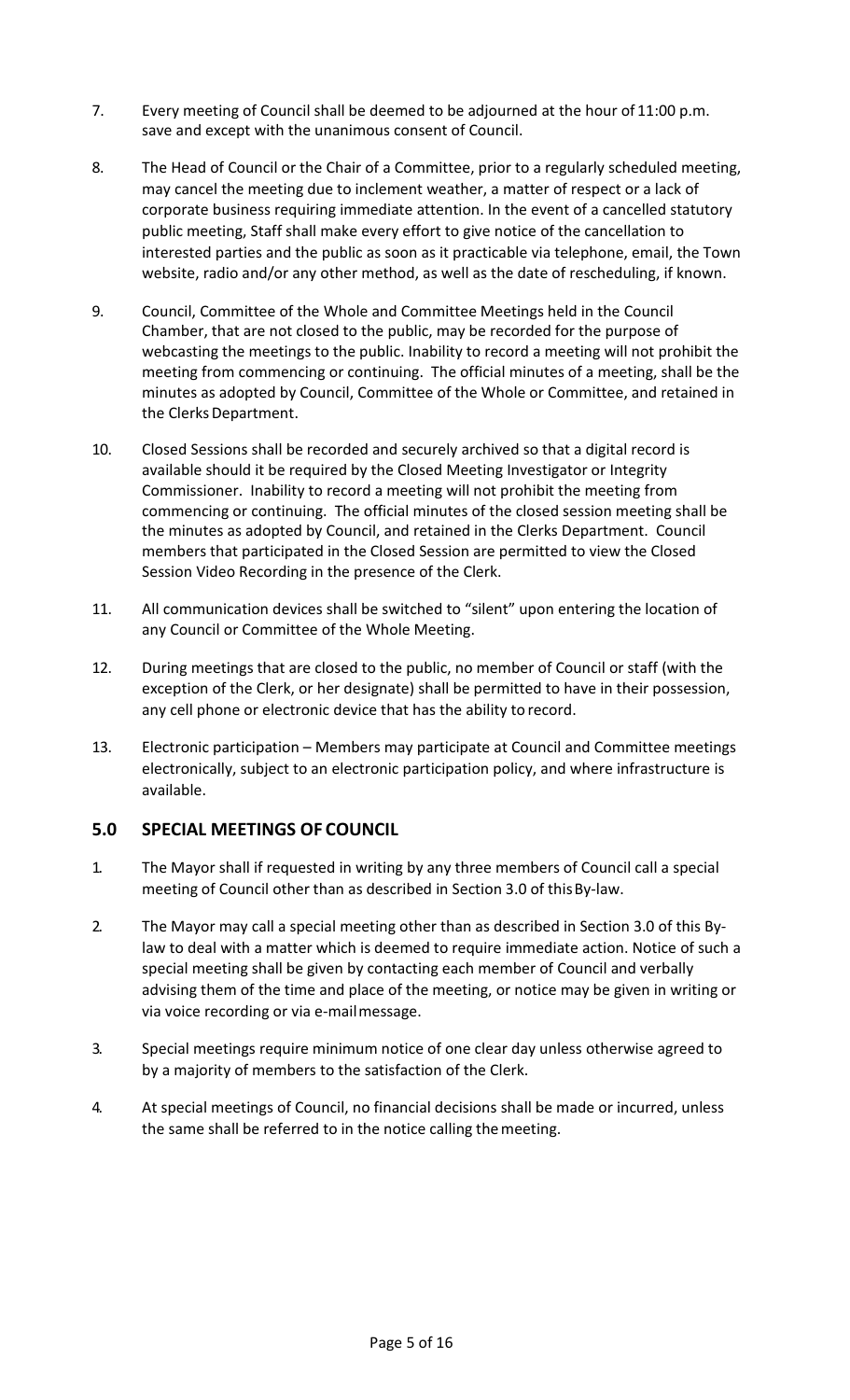# **6.0 ROLE OF THE MAYOR**

- 1. It is the role of the Mayor as the Head of Council:
	- a) to act as Chief Executive Officer of themunicipality;
	- b) to preside over council meetings so that its business can be carried out efficiently and effectively;
	- c) to provide leadership to the council;
	- c.1) without limiting clause (c) above, to provide informationand recommendations to the council with respect to the role of council described in paragraph 7.1(d) and (d.1) below);
	- d) to represent the municipality at official functions;and
	- e) to carry out the duties of the head of council under the Municipal Act or any other Act; and
	- f) to provide overall leadership to the Community Control Group in responding to an emergency as detailed in the Emergency Response Plan for the Town of The Blue Mountains.
- 2. As Chief Executive Officer of a municipality, the Head of Councilshall,
	- a) uphold and promote the purposes of themunicipality;
	- b) promote public involvement in the municipality's activities;
	- c) act as the representative of the municipality both within and outside the municipality, and promote the municipality locally, nationally and internationally; and
	- d) participate in and foster activities that enhance the economic, social and environmental well-being of the municipality and itsresidents.

# **7.0 ROLE OF COUNCIL**

- 1. It is the role of Council:
	- a) to represent the public and to consider the well-being and interests of the municipality;
	- b) to develop and evaluate the policies and programs of themunicipality;
	- c) to determine which services the municipalityprovides;
	- d) to ensure that administrative policies, practices and procedures and controllership policies, practices and procedures are in place toimplement the decisions of council;
	- d.1) to ensure the accountability and transparency of the operations of the municipality, including the activities of the senior management of the municipality;
	- e) to maintain the financial integrity of the municipality;and
	- f) to carry out the duties of council under the Municipal Act or any otherAct.

#### **8.0 CONDUCT OF MEMBERS**

- 1. Every member, prior to speaking, shall address the Chair, shall confine his/her remarks to the question and shall not use any indecorous or offensive language and shall avoid personalities.
- 2. Should more than any one member at one time wish to address the Chair, the Chair shall name the member who is to speak first.
- 3. The Chair may allow for a free and organized discussion at the meeting, however, in the event of a need to manage the meeting time or agenda items, the Chair shall declare that no person other than the one proposing a question (who shall have leave to reply) shall speak more than once without leave of the Chair, unless it is to explain their remarks which have been misunderstood, and then the member shall not introduce any new matter.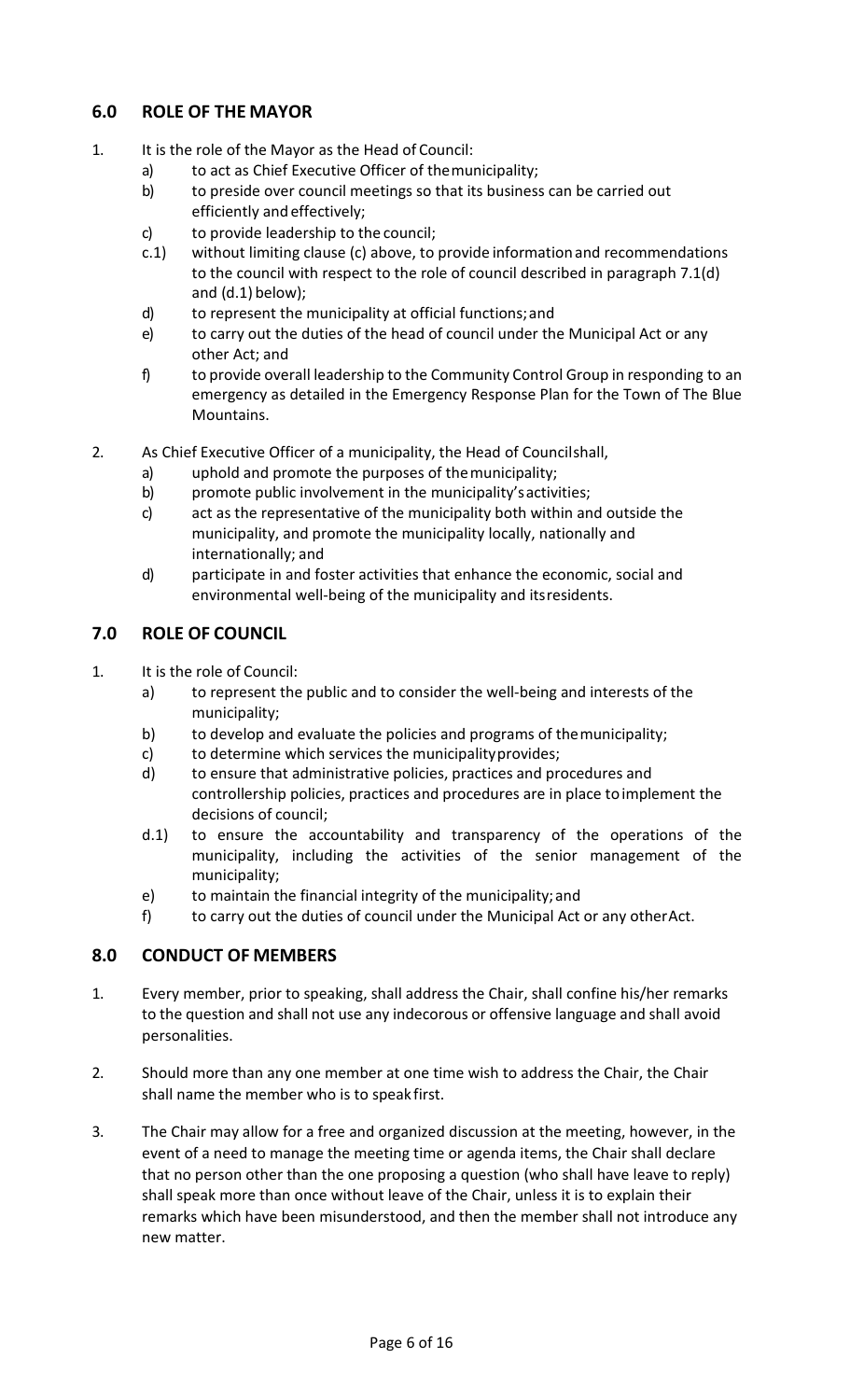- 4. No person other than the one proposing a question (who shall have leave to reply) shall speak more than once without leave of the Chair, unless it is to explain their remarks which have been misunderstood, and then the member shall not introduce any new matter.
- 5. The Chair may call a member to order while speaking, whereupon the member called to order shall be silent on the matter and shall not further speak until the point of order is determined, unless it be to appeal the decision of theChair.
- 6. When the Chair is putting a question, no member shall walk out of, or across the Council Chamber, nor when a Member is speaking shall any other member hold discourse or interrupt the speaker except to a question of order, nor pass between the speaker and the Chair.

# **9.0 AGENDA**

- 1. The **Committee of the Whole** order of business shall be as follows:
	- a) Meeting called to order
	- b) Traditional Territory Acknowledgment "We would like to begin our meeting by recognizing the First Nations, Metis and Inuit peoples of Canada as traditional stewards of the land. The municipality is located within the boundary of Treaty 18 region of 1818 which is the traditional land of the Anishnaabek, Haudenosaunee and Wendot-Wyandot-Wyandotte peoples."
	- c) Moment of Reflection
	- $\mathsf{d}$  Council Member Attendance– if a member cannot be present at a meeting, they must notify the Clerk in advance of the meeting. The Clerk shall note the absence during the Council Member Attendance section of the meeting and will record the same in the minutes. If a member leaves a meeting, the departure will be included in the minutes. Council attendance records will be posted on the Town website.
	- e) Approval of Agenda
	- f) Declaration of Conflict of Interest as defined in the *Municipal Conflict of Interest Act.* Where a member, either on his or her own behalf or while acting for, by, or through another, has any pecuniary interest, direct or indirect, in any matter and is present at a meeting of the council or local board at which the matter is the subject of the consideration, the member:
		- i) shall, prior to any consideration of the matter at the meeting, disclose the interest and the general nature thereof;
		- ii) shall, at the meeting or as soon as possible afterwards, file a written statement of the interest and its general nature with the clerk of the municipality or local board, for inclusion on the Registry;
		- iii) may take part in the discussion of, but not vote on any question in respect of the matter if the matter is related to the consideration of a penalty to the member under Section 223.4(5) or (6) of the *MunicipalAct*;
		- iv) shall not attempt in any way whether before, during or after the meeting to influence the voting on any such question;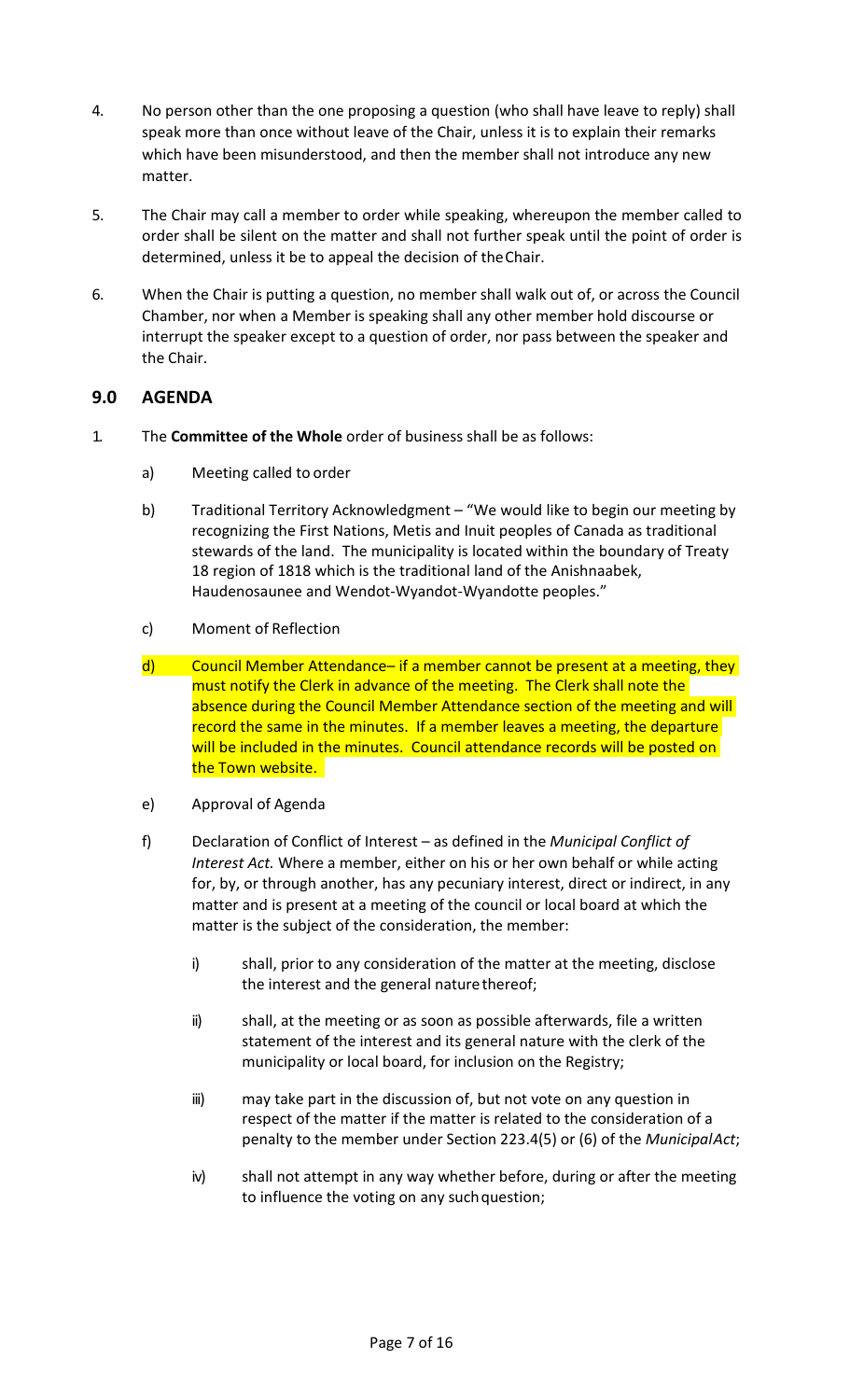- v) where the meeting is closed to the public, in addition to complying with the requirements of that subsection, the member shall forthwith leave the meeting or the part of the meeting during which the matter is under consideration;
- vi) where the interest of a member has not been disclosed by reason of the member's absence from the meeting referred to therein, the member shall disclose the interest at the next meeting of the council or local board, as the case may be, attended by themember.
- g) Adoption of Previous Minutes
- h) Adoption of Consent Agenda
- i) Staff Reports staff reports will be compiled as follows for consideration by the Committee of the Whole and recommendation toCouncil:
	- i) Finance, Administration, Enforcement & Fire Services
	- ii) Community Services and Operations
	- iii) Planning & Development Services
- j) Deputations as referred to in Section 13 of thisBy-law.
- k) Public Comment Period as referred to in Section 13 of this By-law. Ten minutes allotted at the beginning and end of each of each section of the Committee of the Whole Meeting to receive public comments regarding matters included on the Agenda. (NOTE: Comments may be provided regarding staff recommendations contained in staff reports that are a follow-up to a Public Meeting, it being noted that the commenting period has ended.)
- l) Correspondence as received in the Clerk's Office no later than 9:00 a.m. on the Monday previous to the subject meeting (one week in advance) and circulated to members of Council for review no later than 3:00 pm on the Wednesday previous to the subject meeting.

Following the release of a meeting agenda, any person wishing to submit correspondence regarding a matter included on the agenda, shall submit the correspondence to the Clerk's Office, no later than 12:00 p.m. noon on the Friday immediately before the subject meeting, for circulation to Council by the end of the business day Friday.

- m) New and Unfinished Business new matters to be raised or matters directed by Council for completion at a previous meeting for presentation at the subject meeting including the giving of Notice ofMotion.
- n) Committees of Council Minutes, Reports and Recommendations. The Committee of the Whole will receive the Committees of Council Minutes, and will consider the recommendations of the Committees of Council, for recommendation by the Committee of the Whole to Council.
- o) Agenda Additions shall include matters that were not able to be shownon the Agenda on the Wednesday preceding the next regular meeting, but which the Clerk has deemed to be of a status requiring Committee to consider, including Motions for which notice or recommendation has not been given prior to the meeting. As an issue of accountability and transparency and provision of notice, Council and Staff shall make every effort to minimize Agenda Additions.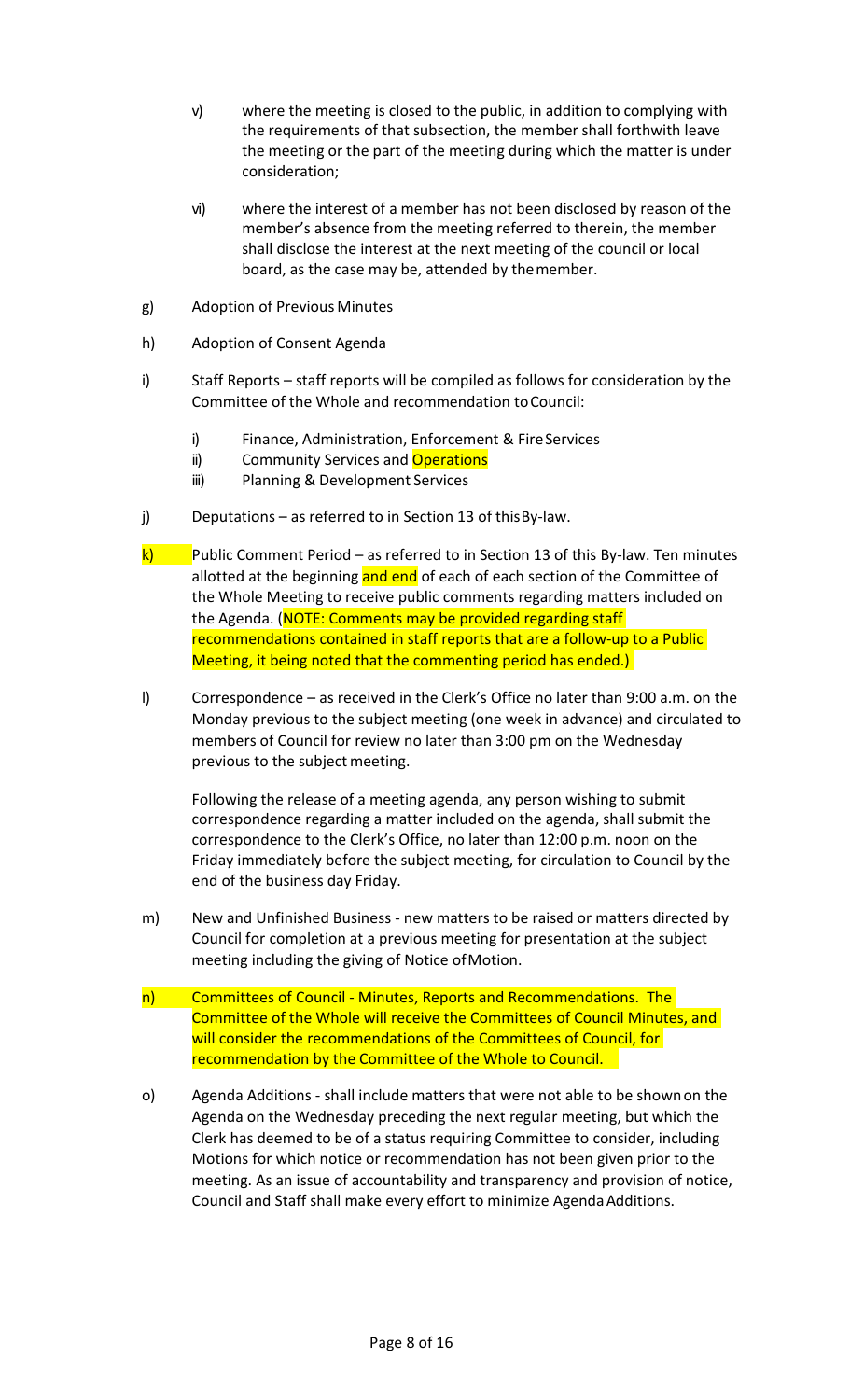Agenda Additions will be limited to matters as received in the Clerk's Office no later than 12:00 pm noon on the Friday preceding the next regular meetings and such Additions will be circulated to Council and Staff and shall be posted on the Town's website at that time. Agenda Additions received after this date and time shall be considered at the next regular Council meeting unless they are deemed to be of significant importance to the business of the municipality, at the sole discretion of the Clerk.

- p) Adjournment a motion to adjourn is always in order and shall be decided upon.
- 2. The **Council Meeting** order of business shall be asfollows:
	- a) Meeting called to order
	- b) Traditional Territory Acknowledgment "We would like to begin our meeting by recognizing the First Nations, Metis and Inuit peoples of Canada as traditional stewards of the land. The municipality is located within the boundary of Treaty 18 region of 1818 which is the traditional land of the Anishnaabek, Haudenosaunee and Wendot-Wyandot-Wyandotte peoples."
	- c) Moment of Reflection
	- d) Council Member Attendance– if a member cannot be present at a meeting, they must notify the Clerk in advance of the meeting stating the general reason for the absence. The Clerk shall note the general reason for the absence during the Council Member Attendance section of the meeting and will record the same in the minutes. Council attendance records will be posted on the Town website.
	- e) Approval of Agenda
	- f) Declaration of Conflict of Interest as defined in the *Municipal Conflict of Interest Act.* Where a member, either on his or her own behalf or while acting for, by, or through another, has any pecuniary interest, direct or indirect, in any matter and is present at a meeting of the council or local board at which the matter is the subject of the consideration, themember:
		- i) shall, prior to any consideration of the matter at the meeting, disclose the interest and the general nature thereof;
		- ii) shall, at the meeting or as soon as possible afterwards, file a written statement of the interest and its general nature with the clerk of the municipality or local board, for inclusion on the Registry;
		- iii) may take part in the discussion of, but not vote on any question in respect of the matter if the matter is related to the consideration of a penalty to the member under Section 223.4(5) or (6) of the *MunicipalAct*;
		- iv) shall not attempt in any way whether before, during or after the meeting to influence the voting on any such question;
		- v) where the meeting is closed to the public, in addition to complying with the requirements of that subsection, the member shall forthwith leave the meeting or the part of the meeting during which the matter is under consideration;
		- vi) where the interest of a member has not been disclosed by reason of the member's absence from the meeting referred to therein, the member shall disclose the interest at the next meeting of the council or local board, as the case may be, attended by themember.
	- g) Public Meetings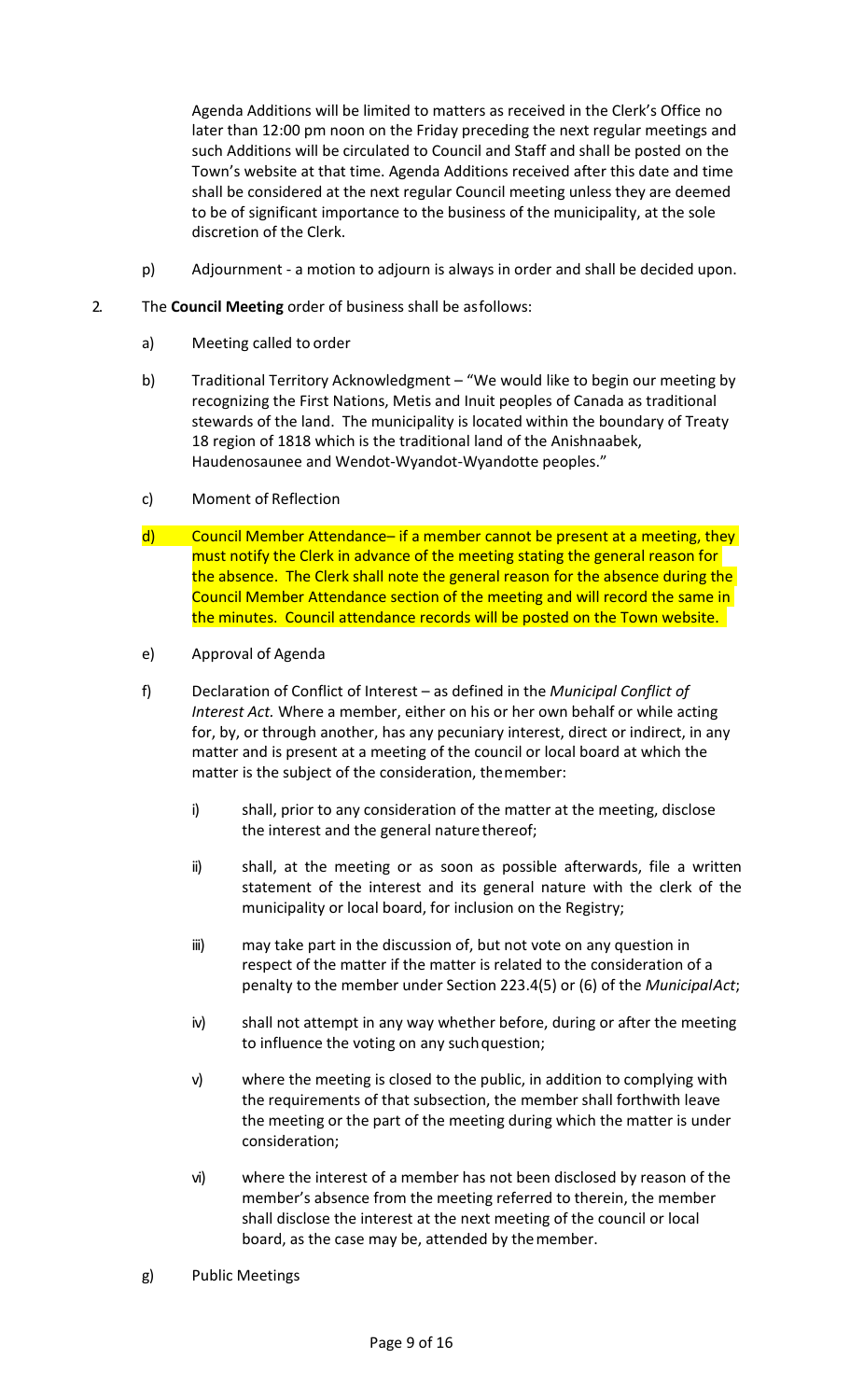- h) Adoption of Consent Agenda
- i) Adoption of Previous Minutes
- j) Deputations as referred to in Section 13 of this By-law
- $k$ ) Public Comment Period as referred to in Section 13 of this By-law. Fifteen minutes allotted at the Council Meeting to receive public comments regarding Town matters. Comments may be provided regarding staff recommendations contained in staff reports that are a follow-up to a Public Meeting, it being noted that the commenting period has ended.
- l) Correspondence as received in the Clerk's Office no later than 9:00 a.m. on the Monday previous to the subject meeting (one week in advance) and circulated to members of Council for review no later than 3:00 pm on the Wednesday previous to the subject meeting.

Following the release of a meeting agenda, any person wishing to submit correspondence regarding a matter included on the agenda, shall submit the correspondence to the Clerk's Office, no later than 12:00 p.m. noon on the Friday immediately before the subject meeting, for circulation to Council by the end of the business day Friday.

- m) Motions and Staff Reports as received in the Clerk's Office no later than 9:00 a.m. on the Monday previous to the subject meeting and circulated to members of Council for review no later than 3:00 p.m. on the Wednesday previous to the subject meeting.
- n) Consent Agenda Committee of the Whole Reports and Committee and Board Minutes - shall be circulated by the Clerk by 3:00 p.m. on the Wednesday preceding the next regular meeting. A member may make brief comments to an item on the Consent Items list prior to the consideration of the adoption of the matters listed however, if a member wishes to debate, ask questions of staff or amend the recommendation of an item listed, the member shall request the item(s) be removed from the Consent Agenda items list for individual consideration.
- o) By-laws as received in the Clerk's Office no later than 9:00 a.m. on the Monday previous to the subject meeting and circulated to members of Council for review no later than 3:00 p.m. on the Wednesday previous to the subject meeting. By the one motion, by-laws are to be numbered and considered read the number of times required at that session of Council, and shall be discussed, committed or amended forthwith.
- p) New and Unfinished Business new matters to be raised or matters directed by Council for completion at a previous meeting for presentation at the subject meeting including the giving of Notice of Motion.
- q) Agenda Additions shall include matters that were not able to be shown on the Agenda on the Wednesday preceding the next regular meeting, but which the Clerk has deemed to be of a status requiring Council to act upon, including Motions for which notice or recommendation has not been given prior to the meeting and shall be presented at the meeting but shall not include matters requiring a financial commitment by Council unless agreed to by a majority of Council. As an issue of accountability and transparency and provision of notice, Council and Staff shall make every effort to minimize Agenda Additions.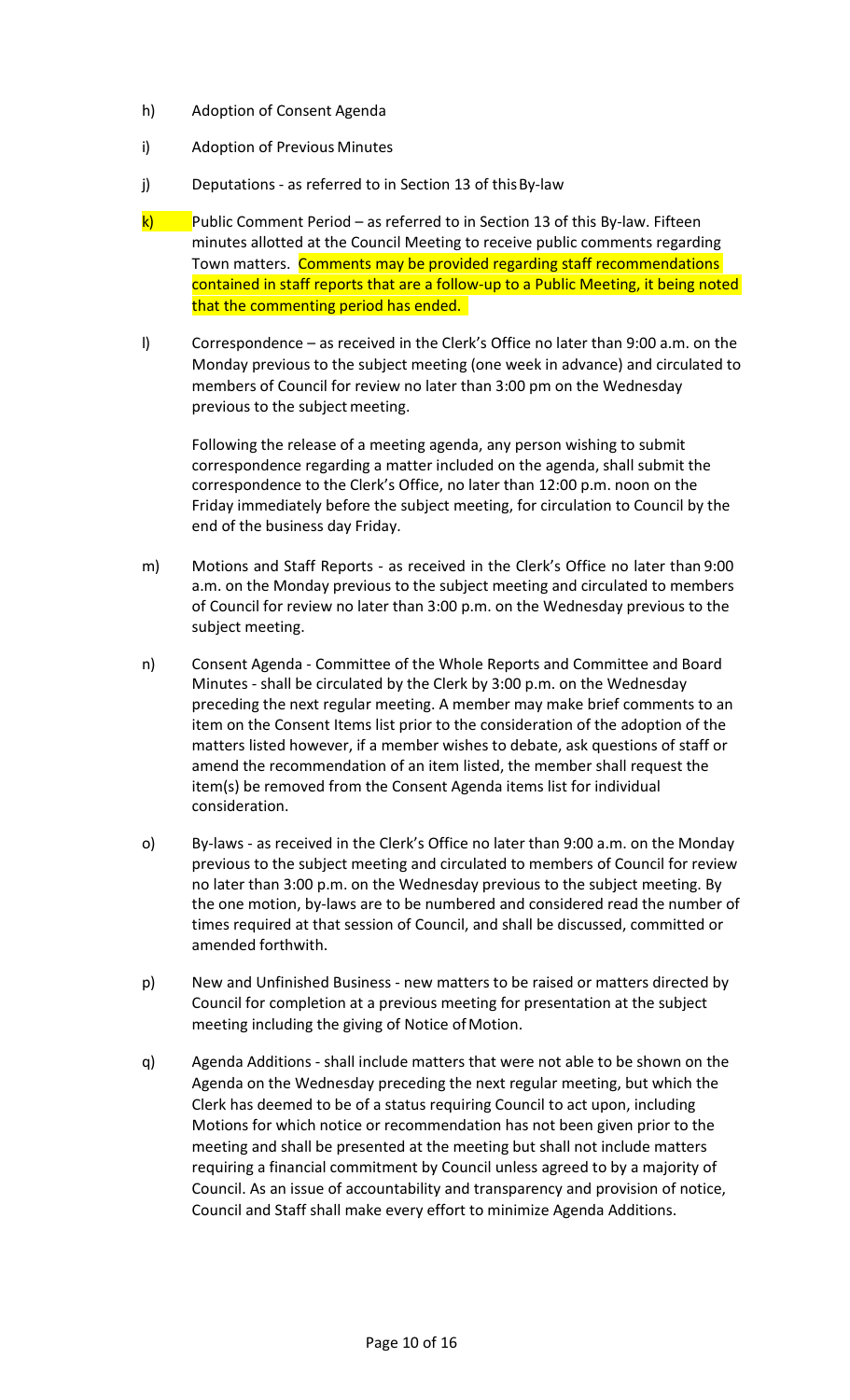Agenda Additions will be limited to matters as received in the Clerk's Office no later than 12:00 pm noon on the Friday preceding the next regular meeting and such Additions will be circulated to Council and Staff and shall be posted on the Town's website at that time. Agenda Additions received after this date and time shall be considered at the next regular Council meeting unless they are deemed to be of significant importance to the business of the municipality.

- r) News and Celebrations
- s) Confirmation By-law and Adjournment a motion to adjourn is always in order and shall be decided upon.

#### **10.0 ORDER OF BUSINESS**

- 1. The business of Council shall be taken in the order in which it stands upon the agenda unless otherwise agreed upon by a majority of the members present.
- 2. The Chair or designate of each Committee submitting a report shall field questions regarding same during discussions of that report as may berequired.
- 3. When any matter listed on the agenda is left undisposed of at the time of adjournment, either for want of a quorum or otherwise, such matter(s) shall be considered at the next meeting of the Council.

# **11.0 COUNCIL MINUTES**

- 1. The Minutes of Council as taken by the Clerk or designate shall consist of a record of all proceedings taken in the Council. Pursuant to the *Municipal Act*, *2001*, the Minutes shall be a factual recount without note or comment.
- 2. All Minutes, Committee Minutes and Reports following adoption by Council and all Bylaws passed by the Council shall be kept in the Clerk's Office and shall be made available for viewing during normal office hours and shall be posted on the Town website, save and except those minutes and reports recorded during a meeting or part thereof that was closed to the public in accordance with Section 4.2 of this By-law and subject to the provisions of any applicable by-law, act or statute.
- 3. Minutes of Council meetings shall be prepared by the Clerk orCommittee Secretary and be made available to the members prior to the next meeting for consideration and revision and adoption at the next meeting, following which they will be made available to the public save and except those minutes and reports recorded during a meeting or part thereof that was closed to the public in accordance with Section 4.2 of this By-law and subject to the provisions of any applicable by-law, act orstatute.

# **12.0 CORRESPONDENCE and COMMUNICATION**

- 1. Correspondence directed to the Mayor and Council shall be referred by the Mayor and/or Clerk to the appropriate Department before or after presentation to Council at a Council Meeting. Correspondence for which no action has been directed nor discussion taken place shall be deemed to have been received byCouncil.
- 2. Correspondence addressed to Council may be presented by a Council member in place of the author.
- 3. Correspondence addressed to Council or directed to any Public Meeting forming part of a Council or Committee or Board meeting, including names and addresses, become part of the public record and may be published in a Staff Report or a Council Agenda and may be viewed by the general public upon release of the Agenda addressing the matter.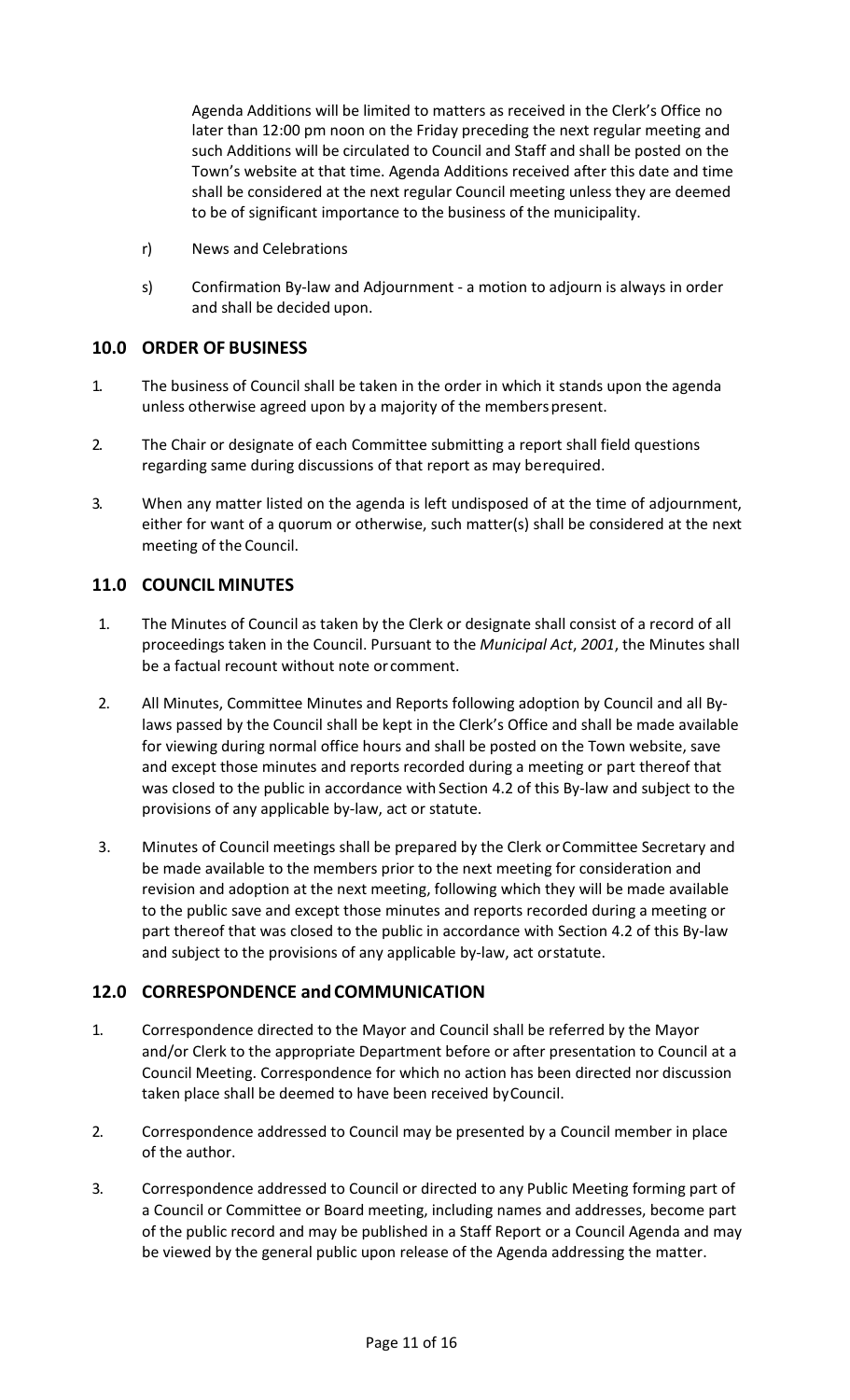- 4. Correspondence received by the Clerk from municipalities seeking support will be emailed to Council and the Senior Management Team for information, and shall be deemed to have been received by Council. Upon review of the correspondence, any Member of Council or of the Senior Management Team may request that the correspondence be included on the next Council Agenda for Council consideration.
- 5. A Council Member, who will be absent from a Meeting, may submit correspondence to the Clerk in their capacity as a Council Member to provide the Member's position and/or suggested disposition or conditions for any approval.

# **13.0 DEPUTATIONS and PUBLIC COMMENT PERIODS**

1. Any person desiring to present information orally on matters of fact or to make a request of Council shall submit a completed Deputation and Procedure Request Form, no later than 9:00 a.m. on the Monday before the subject meeting (one week in advance), together with their Deputation material, that provides an explanation of their deputation and their request of Council, if any. Any exceptions must be approved by a majority of Council.

Following the release of a meeting agenda, any person desiring to present information orally on a matter included on the agenda, shall submit a completed Deputation and Procedure Request Form, no later than 12:00 p.m. noon on the Friday immediately before the subject meeting, together with their Deputation material, that provides an explanation of their deputation and their request of Council, if any. The Deputation material will then be circulated to Council by the end of the business day Friday. Any exceptions must be approved by a majority of Council.

- 2. Each deputation shall be limited in speaking to not more than ten minutes. Extensions to these limits will be at the discretion of a majority of Council. The Clerk or a countdown clock shall alert the speaker when they have one minute remaining to address Council.
- 3. The Clerk or designate may direct that a deputation be received by a Committee for Committee consideration and recommendation to Council on a particular matter rather than addressing Council directly.
- 4. Any person may speak during a Public Comment Period at a Committee of the Whole Meeting, regarding matters included on the Agenda. Each speaker shall provide their name and address, and is required to address their comments to the Chair. Comments shall not refer to personnel, litigation or potential litigation matters. Comments may be provided regarding staff recommendations contained in staff reports that are a followup to a Public Meeting, it being noted that the commenting period has ended.
- 5. Any person may speak during the Public Comment Period at a Council Meeting, regarding Town matters. Each speaker shall provide their name and address, and is required to address their comments to the Chair. Comments shall not refer to personnel, litigation or potential litigation matters. Comments may be provided regarding staff recommendations contained in staff reports that are a follow-up to a Public Meeting, it being noted that the commenting period has ended.
- 6. Each speaker during the Public Comment Period shall be limited in speaking to not more than three minutes. The Clerk or a countdown clock shall alert the speaker when they have one minute remaining to address Council.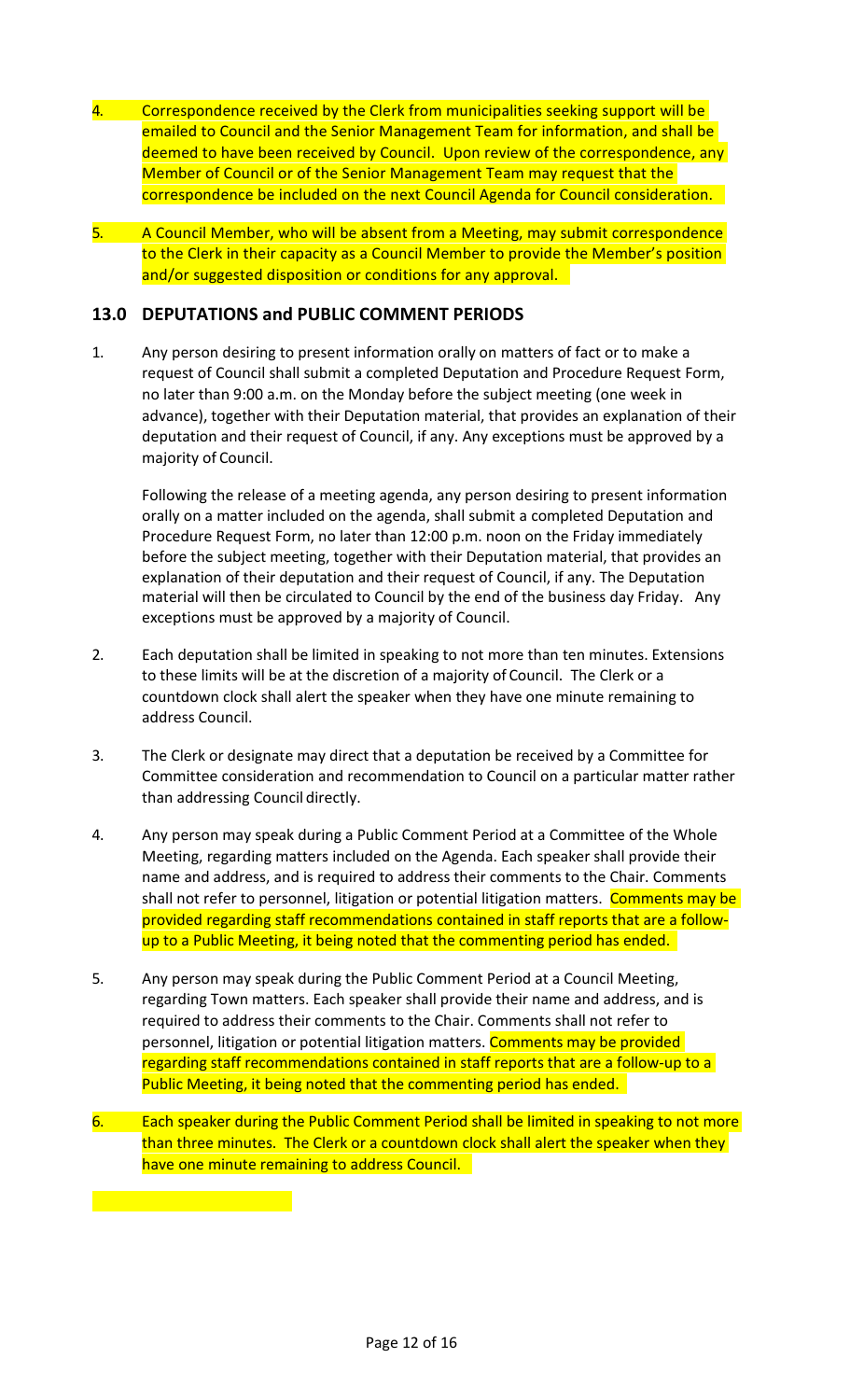# **14.0 COMMITTEE OF THEWHOLE**

- 1. The Council shall, at its first Session following the inaugural meeting, nominate and elect a Chair to Chair the following sections of the Committee of the Whole meetings:
	- i) Finance, Administration, Enforcement & Fire Services
	- ii) Community Services and Operations
	- iii) Planning & Development Services

Each Chair shall be appointed for a one year term.

- 2. The Rules of the Council as provided for in this By-law shall be observed in Committee of the Whole and in the procedure of Committees of Council. The Clerk or designate or Committee Secretary shall record in the Minutes all Resolutions and amendments to Reports or By-laws as made in Committee of the Whole or Committee for subsequent consideration by Council.
- 3. Whenever it shall be resolved for Council to move into Committee of the Whole upon any questions, the Mayor shall appoint another member as Chair for Committee purposes unless permission to remain is given by a majority of Council.
- 4. A Motion in Committee of the Whole to rise and report on a matter or matters to Council, or to rise and beg leave to sit again on a matter or matters without reporting to Council, shall be in order and shall be decided withoutdebate.

#### **15.0 BY-LAWS AND AGREEMENTS**

- 1. Every By-law and / or Agreement, other than Agreements for which signing authority has been delegated by By-law, shall be circulated to members of Council as referred to in section 9.2m) of this By-law, and by such circulation to Council members shall be deemed to have been made known to thepublic.
- 2. Every By-law and / or Agreement shall be introduced by Motion or leave, specifying the title thereof, or on recommendation of an adopted report or by an order from Council.
- 3. By the one Motion, By-laws are to be considered read the number of times as required at that session of Council and shall be discussed, committed or amended forthwith.
- 4. Every By-law shall be deemed to be considered in Committee of the Whole subsequent to the reading of the Motion and prior to a vote being called on the Motion.
- 5. When a By-law is being considered in Committee of the Whole, it may be debated clause by clause or as otherwise considered advisable by the Chair and members of Council.
- 6. Every By-law once passed and / or Agreement once authorized shall be dated and duly signed and sealed by the Mayor or presiding officer at the meeting and Clerk or designate.
- 7. Any By-law that is not circulated to members of Council as referred to in section 9.2m) of this By-law shall be by Motion read a first time, read a second time, referred to Committee of the Whole and with the support of a majority of Council read a third time and passed.
- 8. At a Council or Committee meeting where a public meeting has been scheduled under the *Municipal Act, 2001, the Planning Act, the Development Charges Act* or any other Act to receive public input in the consideration of any By-law, the By-law shall not be later considered at the same meeting but may be considered at the nextmeeting.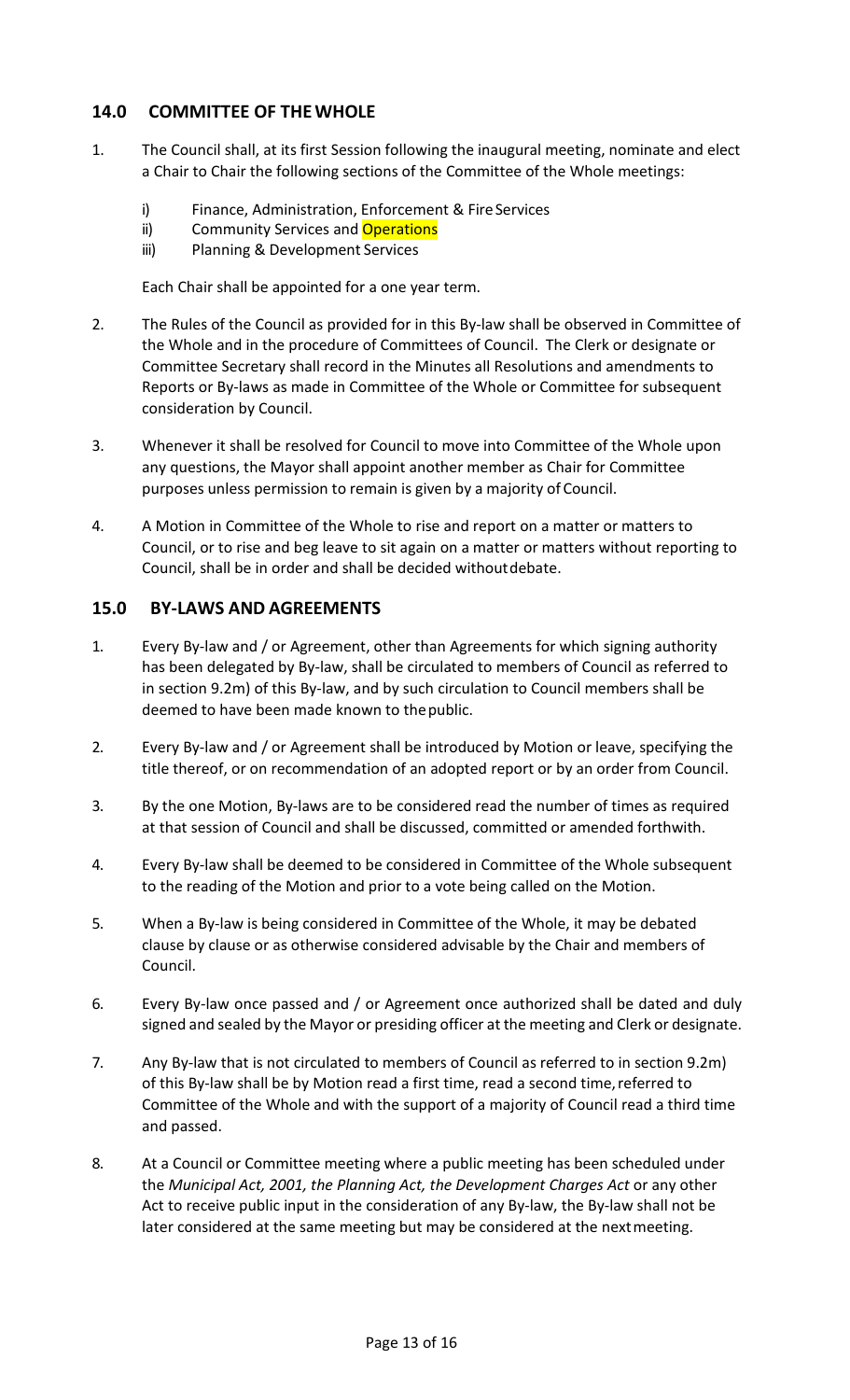# **16.0 MOTIONS / RESOLUTIONS**

- 1. After a Motion has been Moved and Seconded, and placed under the direction of the Mayor or Chair, it shall be considered to be in the possession of the Councilbut may be withdrawn with the consent of the Mover and the support of a majority of Council.
- 2. Every Motion as herein provided when duly Moved and Seconded shall be readby the Mayor or Chair in the precise form in which it was introduced and in which it will be recorded in the Minutes and the question shall then be open for discussion and consideration.
- 3. Prior to a question being voted on, each member present in the Council Chamber shall take their seat in respect of the vote unless they have declared a pecuniary interest pursuant to the Municipal Conflict of InterestAct.
- 4. A motion to amend when duly moved and seconded:
	- a) May be presented verbally or inwriting;
	- b) Shall receive disposition of Council before the originalquestion;
	- c) Shall not be amended more than twice before voting;
	- d) Shall be relevant to the question to bereceived;
	- e) Shall not be received proposing a direct negative to thequestion;
	- f) May propose a separate and distinct disposition of aquestion;
	- g) May propose to separate two or more components contained in the original question.
- 5. After a question is deemed to be finally put by the Mayor or Chair no member shall speak to the question nor shall any other motion be made until after the vote is taken and the result has been declared.
- 6. The decision of the Mayor or Chair as to whether the question has been finally put shall be final, except on appeal by any member, upon which the decision of a majority of Council shall be conclusive.
- 7. Any member may require any question to be repeated from the Chair prior to the voting on such question.
- 8. All votes of Council (including while in Closed Session) and the Committee of the Whole shall be recorded, and each Member present, except a Member who is prohibited from voting by any Act, shall announce his or her vote openly or record it by electronic means and the vote shall be recorded by the Clerk, with the Chair voting last. Where a Member present is prohibited from voting by any Act, the Clerk shall record the name of the Member and the reason they are prohibited from voting.
- 9. In the event a Member present abstains from voting, the Member will be deemed to have voted in the negative unless the Member's reason for abstaining is due to the Member's disclosure of a pecuniary interest.
- 10. The Mayor or Chair shall declare the vote on all questions and should his/her declaration be stated by any member to be in doubt, the Mayor or Chair shall require the vote to be retakenin an alternative manner and the results of this vote shall be final.
- 11. A tie vote shall be declared to be a lost vote.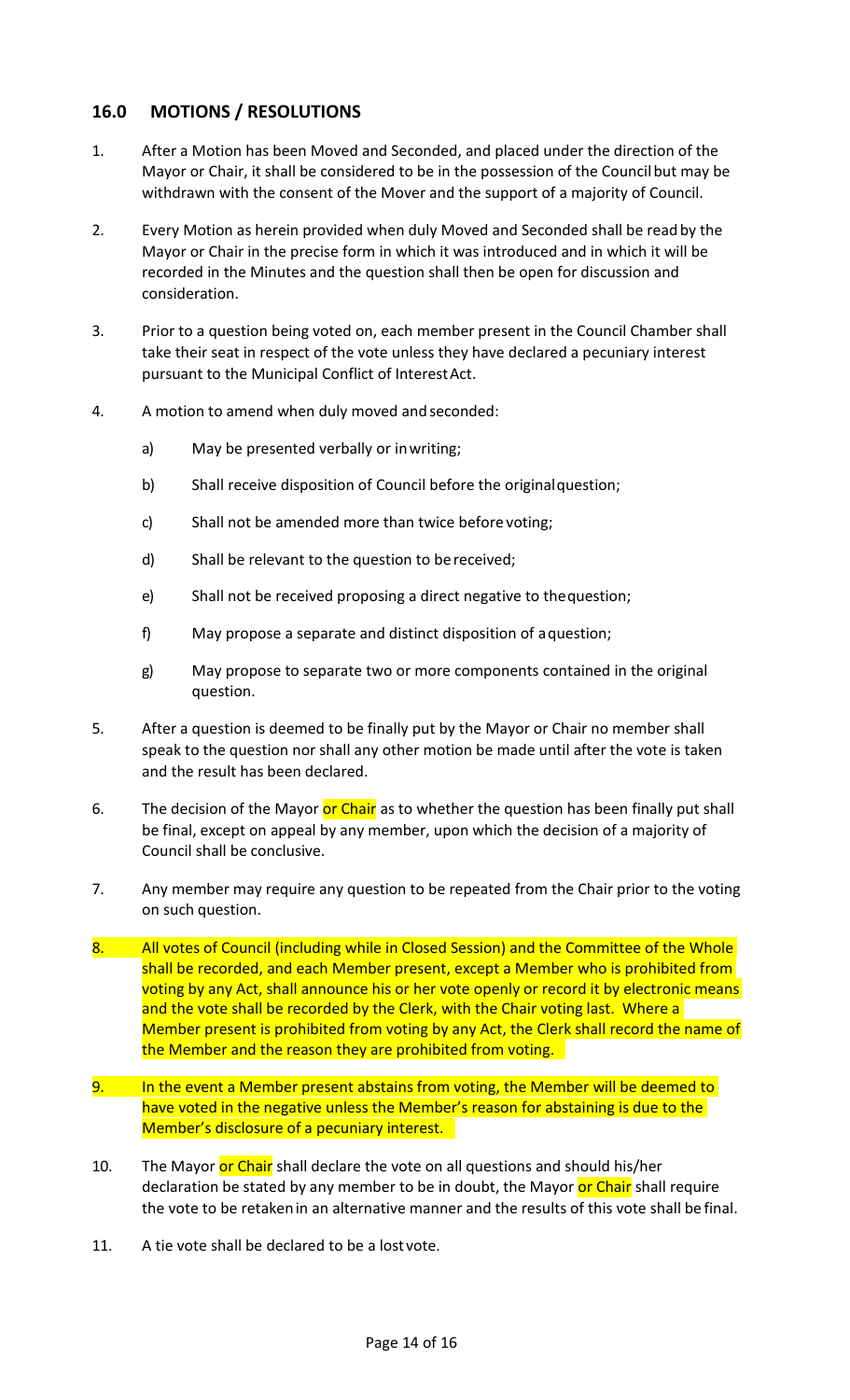# **17.0 NOTICE OF MOTION**

1. A member may introduce a notice of motion directly to a Council orCommittee of the Whole meeting, following which a copy of the motion shall be filed with the Clerk and the motion shall form part of the next Council Agenda for discussion. Following such notice there shall be no debate or discussion on the motion until it is contained in an Agenda or unless agreed upon by a vote of a majority of the members present.

At the next Council meeting, the notice of motion will be treated as any other motion, requiring a Mover and Seconder for the Motion to be put before Council.

Substantive amendments to a notice of motion as provided by the member shall not be permitted. The decision as to whether an amendment is substantive, will be at the discretion of the Chair. If the notice of motion is defeated, any new notice of motion regarding the same subject matter will be considered at a future meeting.

#### **18.0 RULES OF DEBATE**

- 1. Every member prior to speaking to any question or motion must first be recognized by the Chair.
- 2. Any member may require the question or motion under discussion to be read at any time during the debate, but not so as to interrupt a Member while speaking.
- 3. The following motions may be introduced without notice and without leave and shall take precedent over the main Motion in the descending order in which they appear starting at a):

|         |                                            | <b>Type of Motion</b> |
|---------|--------------------------------------------|-----------------------|
| a)      | Fix the time for a continued meeting       | Privileged            |
| b)      | Adjourn                                    | Privileged            |
| c)      | Recess                                     | Privileged            |
| d)      | Raise a question of privilege – Council    | Privileged            |
| e)      | Raise a question of privilege - Individual | Privileged            |
| f)      | Postpone temporarily                       | Subsidiary            |
| g)      | Close debate                               | Subsidiary            |
| h)      | Limit or extend debate                     | Subsidiary            |
| i)      | Postpone to a certain time                 | Subsidiary            |
| j)      | Refer to a Committee                       | Subsidiary            |
| k)      | Amend                                      | Subsidiary            |
| $\vert$ | Postpone indefinitely                      | Subsidiary            |
| m)      | Motion(s)                                  | Main                  |

#### **19.0 RECONSIDERATION**

1. A motion to reconsider a Resolution entered upon the Minutes shallnot be received or put unless agreed upon by two thirds of the full membership of Council (being five members) prior to the question being considered and any motion to reconsider shall be considered a main motion.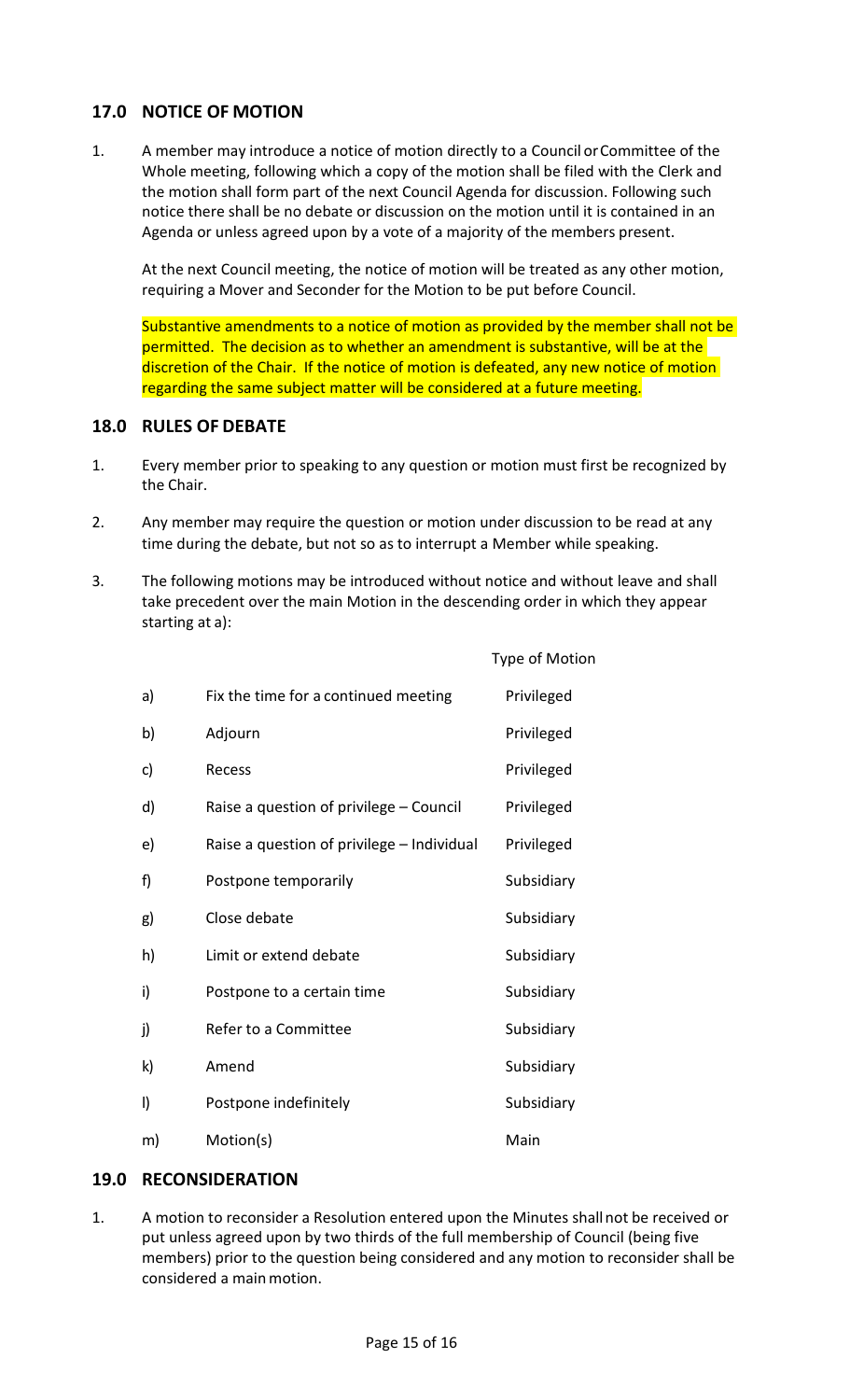# **20.0 PROCEDURALAPPEALS**

- 1. Any member may raise a point oforder.
- 2. The Chair shall decide all questions of order and the decision of the Chair shall be final, subject to appeal, with the Chair retaining the option of putting any question of order to Council and in such instances the decision of Council shall be final. Upon appeal of any decision of the Chair the question of order shall be decided by Council and the decision shall be final.

# **21.0 COMMITTEES**

- 1. The Rules of Procedure for Committee operation shall be those contained in this By-law unless otherwise prescribed by statute orlaw.
- 2. Standing, Advisory and Ad-hoc Committees wholly within the sphere of the jurisdiction of Council may be established, revised, disbanded and replaced as Council deems necessary. **If legislated**, members of Committees and Boards shall be qualified electors within the municipality (i.e. Public Libraries Act).
- 3. The Head of Council shall be an ex-officio member of all Town Standing, Advisory and Ad-hoc Committees where not otherwise prohibited by any Act and shall have full voting privileges when in attendance at any meeting thereof and shall have the privilege of raising new business or adding any matter to a previously completed meeting Agenda.

# **22.0 ACCESSIBILITY**

1. Documents can be made available in other accessible formats as soon aspracticable and upon request.

# **23.0 CONFLICT WITH LEGISLATION**

1. In the event of conflict between the provisions of this Procedure By-law and any legislation, the provisions of the legislation shall prevail.

#### **24.0 PROCEDURAL BY-LAW REVIEW**

At a minimum, the Procedural By-law will be reviewed in the first year of each new term of Council.

AND FURTHER that this By-law does hereby repeal and replace By-law No. 2018-20, as revised, in its entirety and any previous By-laws of the former Town of Thornbury or former Township of Collingwood to govern the calling, placing and proceedings of Council meetings;

AND FURTHER that this By-law shall come into force and take effect upon the enactment thereof.

Enacted and passed this day of the case of the passed this day of the passed that the passed that  $\frac{1}{2}$  and  $\frac{1}{2}$  and  $\frac{1}{2}$  and  $\frac{1}{2}$  and  $\frac{1}{2}$  and  $\frac{1}{2}$  and  $\frac{1}{2}$  and  $\frac{1}{2}$  and  $\frac{1}{2}$  an

Alar Soever, Mayor

Corrina Giles, Town Clerk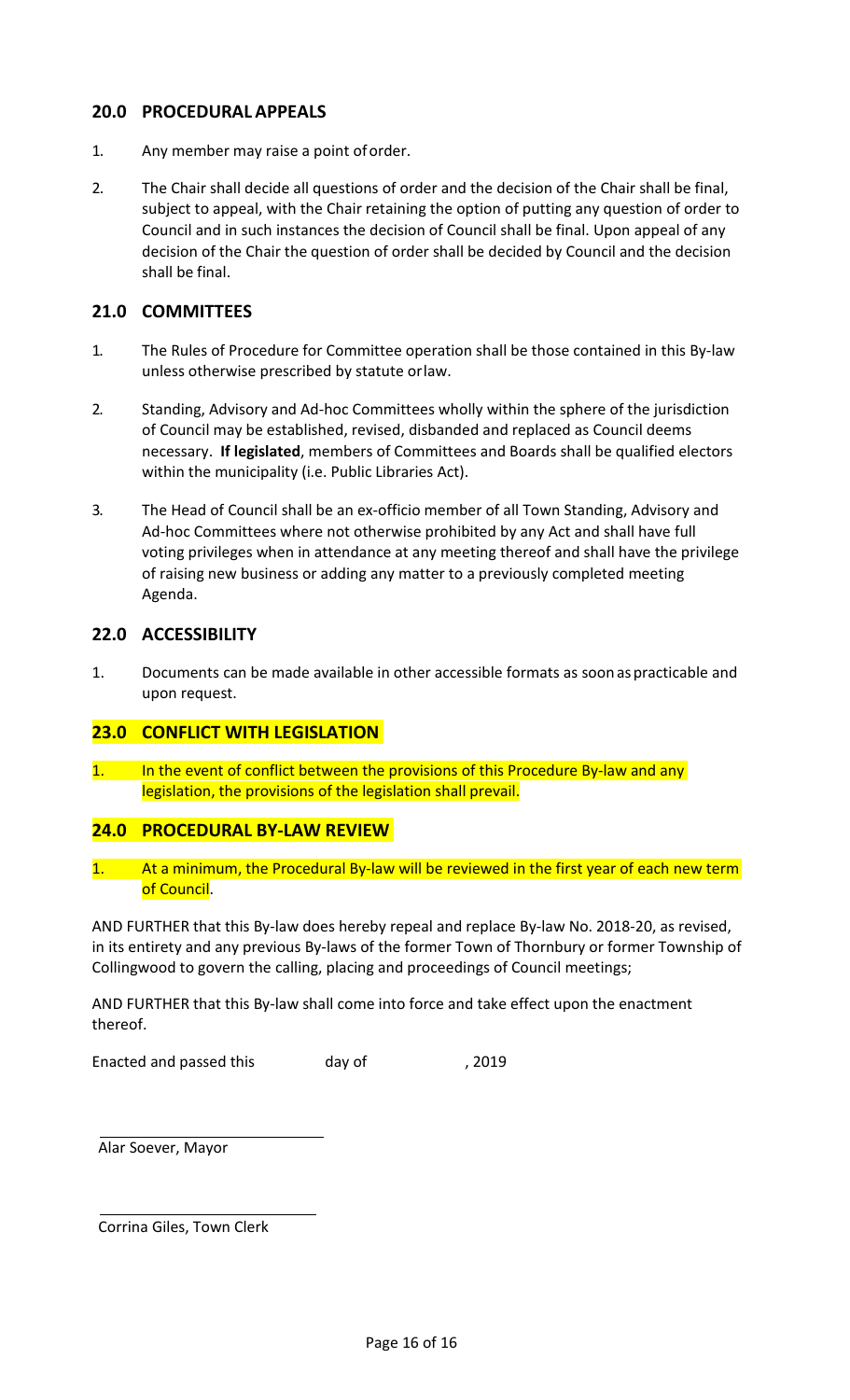

# **Town of The Blue Mountains**

32 Mill Street, Box 310 THORNBURY, ON N0H 2P0 [https://www.thebluemountains.ca](https://www.thebluemountains.ca/)

Tel: (519) 599-3131 - Fax: (519) 599-7723 Toll Free: 1-888-BLU-MTNS (1-888-258-6867) [info@thebluemountains.ca](mailto:info@thebluemountains.ca) – www.thebluemountains.ca

May 13, 2019

Moved by: Odette Bartnicki Seconded by: Rob Potter

a) THAT Council receive Staff Report FAF.19.041, entitled "Procedural By-law Review";

AND THAT Council provide the following direction to staff regarding suggested changes to the Town of The Blue Mountains Procedural By-law 2018-20, as amended:

- 1. Include a Traditional Territory Acknowledgement in revised Procedural By-law
- 2. Meeting Cycle select Option #2, being Two Week Rotation, commencing January 2020:

Week 1, Monday Council Meeting with Public Meetings at 5:00 pm. Regular portion of the Council Meeting to commence at 7:00 pm

Week 1, Tuesday Committee of the of the Whole commencing at 9:00 am.

Week 2, No meeting

- 4. Remove "Consent Agenda" from Committee of the Whole Agendas
- 5. Include revised "Acting Head of Council" definition, as follows:

"ACTING HEAD OF COUNCIL" shall first mean the Deputy Mayor and secondly another designate selected from time to time solely by the Mayor, who shall act in the Absence of the Mayor or Deputy Mayor. The Acting Head of Council will assume certain duties of the Head of Council outlined in Section 6 for the duration requested by the Head of Council. Notice of the delegation will be provided to the Clerk.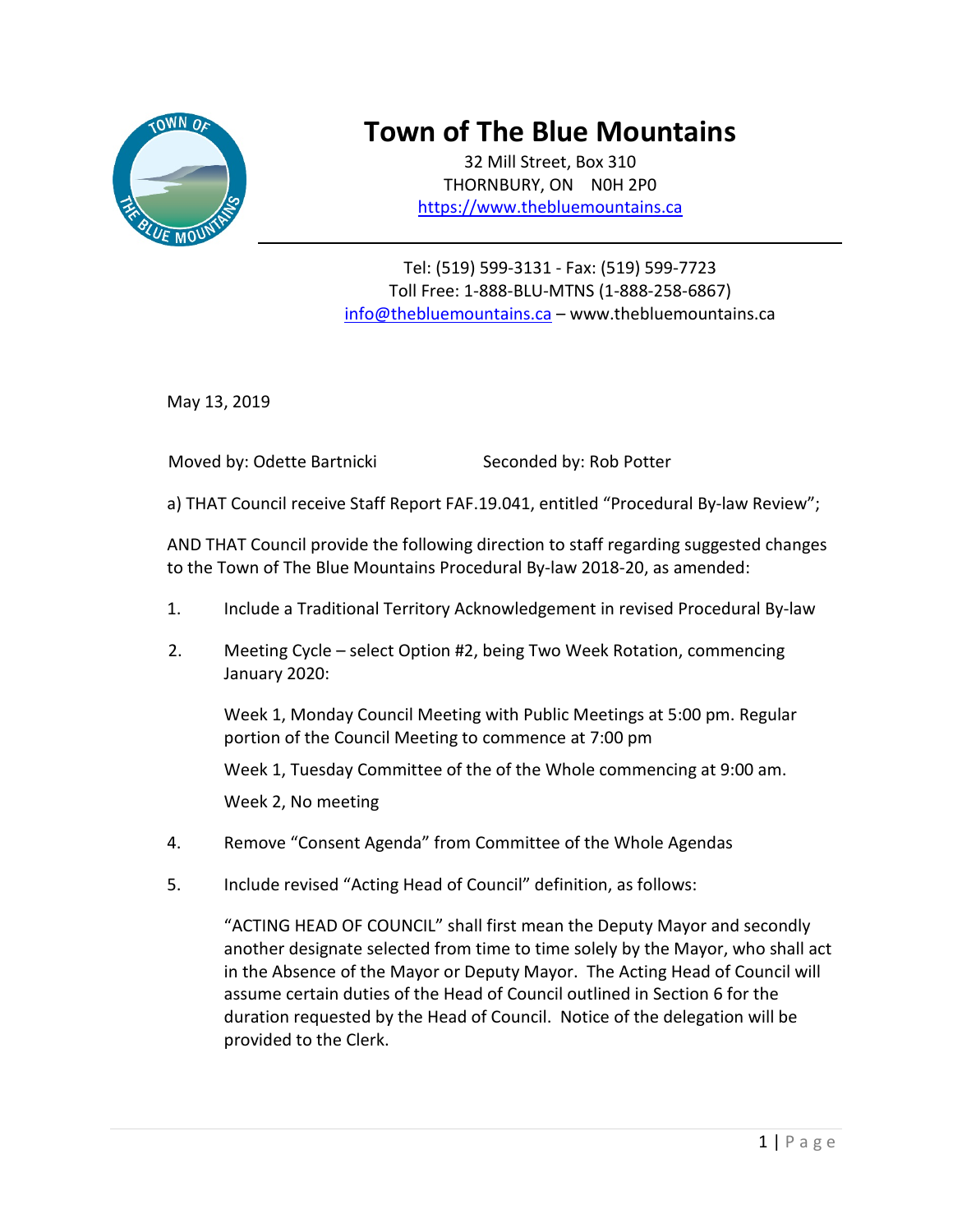6. Include revised "Meeting" definition, as follows:

"MEETING" shall mean any regular, special or other scheduled meeting of a Council, Local Board or of a Committee where:

- 1. a quorum of members is present; and
- 2. members deal with any matter in a way that materially advances the business or decision making of the council, local board or committee; and
- 3. the Clerk or another designated record keeping person is present to record such material advances of the business or decision making of the Council, Local Board or Committee.

For the purposes of clarity, it is not intended that a meeting of Council, Local Board or Committee shall automatically occur because a quorum of the members is present at a particular location.

7. Include Closed Session Video Recording, and a new paragraph as follows:

Closed Sessions shall be recorded and securely archived so that a digital record is available should it be required by the Closed Meeting Investigator or Integrity Commissioner. Inability to record a meeting will not prohibit the meeting from commencing or continuing. The official minutes of the closed session meeting shall be the minutes as adopted by Council, and retained in the Clerks Department. The Council members that participated in the Closed Session are permitted to view the Closed Session Video Recording in the presence of the Clerk.

8. Include a "Reporting Out of Closed Session" as follows:

Upon returning to open session from a Closed Session, Council or Committee shall issue a statement confirming the general nature of the business conducted in Closed Session. The reporting out statement shall be included in the open session minutes.

9. Revise "Cell Phone Use During Council Meetings" paragraph to read as follows:

"All communication devices shall be switched to "silent" upon entering the location of any Council or Committee of the Whole Meeting"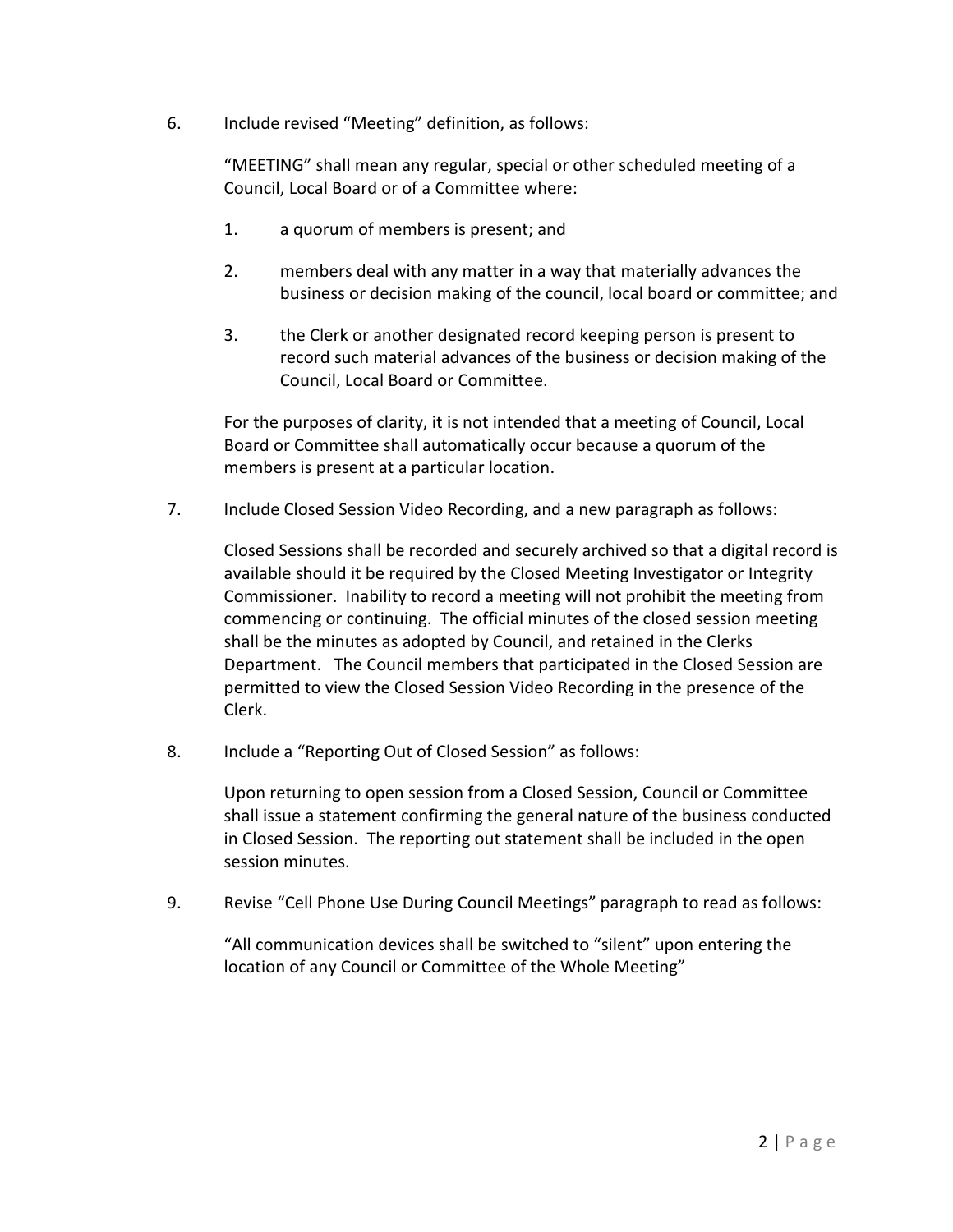10. Revise the Meeting Cancellation paragraph to read as follows:

The Head of Council or the Chair of a Committee, prior to a regularly scheduled meeting, may cancel the meeting due to inclement weather, a matter of respect or a lack of corporate business requiring immediate attention. In the event of a cancelled statutory public meeting, Staff shall make every effort to give notice of the cancellation to interested parties and the public as soon as it practicable via telephone, email, the Town website, radio and/or any other method, as well as the date of rescheduling, if known.

11. Revise "Conduct of Members" paragraph to read as follows:

The Chair may allow for a free and organized discussion at the meeting, however, in the event of a need to manage the meeting time or agenda items, the Chair shall declare that no person other than the one proposing a question (who shall have leave to reply) shall speak more than once without leave of the Chair, unless it is to explain their remarks which have been misunderstood, and then the member shall not introduce any new matter.

12. Include a new section "Council Member Attendance" following "Moment of Reflection"

Council Member Attendance– if a member cannot be present at a meeting, they must notify the Clerk in advance of the meeting stating the general reason for the absence. The Clerk shall note the general reason for the absence during the Council Member Attendance section of the meeting and will record the same in the minutes. Council attendance records will be posted on the Town website.

13 Include a "Public Comment Period" at the end of each section of Committee of the Whole meetings, as follows:

Public Comment Period – as referred to in Section 13 of this By-law. Ten minutes is allotted at the beginning **and end** of each section of the Committee of the Whole Meeting to receive public comments regarding matters included on the Agenda. (NOTE: comments regarding reports that are a follow-up to a Public Meeting are not permitted as the commenting period has ended.)

14. Include a new section entitled "News and Celebrations" under "New and Unfinished Business"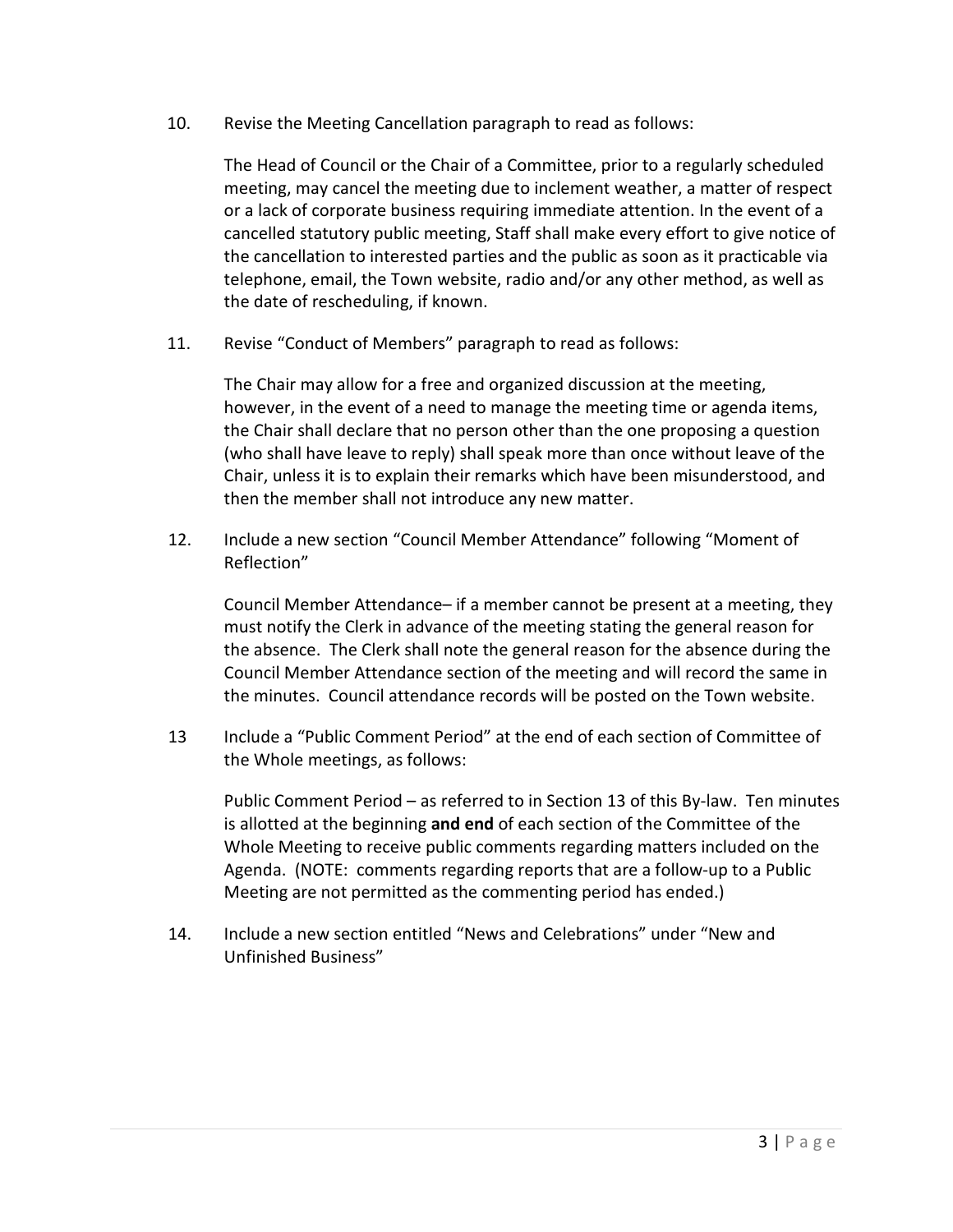15. Revise the Deputations section to include that the speaker will be alerted when they have one minute remaining to address Council:

Any person desiring to present information orally on matters of fact or to make a request of Council shall submit a completed Deputation and Procedure Request Form, no later than 9:00 a.m. on the Monday before the subject meeting (one week in advance), together with their Deputation material, that provides an explanation of their deputation and their request of Council, if any. Any exceptions must be approved by a majority of Council. The Clerk or a countdown clock shall alert the speaker when they have one minute remaining to address Council.

16. All Council, Committee of the Whole and Closed Session Votes will be recorded. The current paragraph 14.2 will be revised as follows:

The Rules of the Council as provided for in this By-law shall be observed in Committee of the Whole and in the procedure of Committees of Council. The Clerk or designate or Committee Secretary shall record in the Minutes all Resolutions and amendments to Reports or By-laws as made in Committee of the Whole or Committee for subsequent consideration by Council.

The current paragraph 16.8 will be revised as follows:

All votes of Council (including while in Closed Session) and the Committee of the Whole shall be recorded, and each Member present, except a Member who is prohibited from voting by any Act, shall announce his or her vote openly or record it by electronic means and the vote shall be recorded by the Clerk, with the Chair voting last. Where a Member present is prohibited from voting by any Act, the Clerk shall record the name of the Member and the reason they are prohibited from voting.

17. The current Committee Members paragraph will be revised to read as follows:

Standing, Advisory and Ad-hoc Committees wholly within the sphere of the jurisdiction of Council may be established, revised, disbanded and replaced as Council deems necessary. **If legislated**, members of Committees and Boards shall be qualified electors within the municipality (i.e. Public Libraries Act), Carried.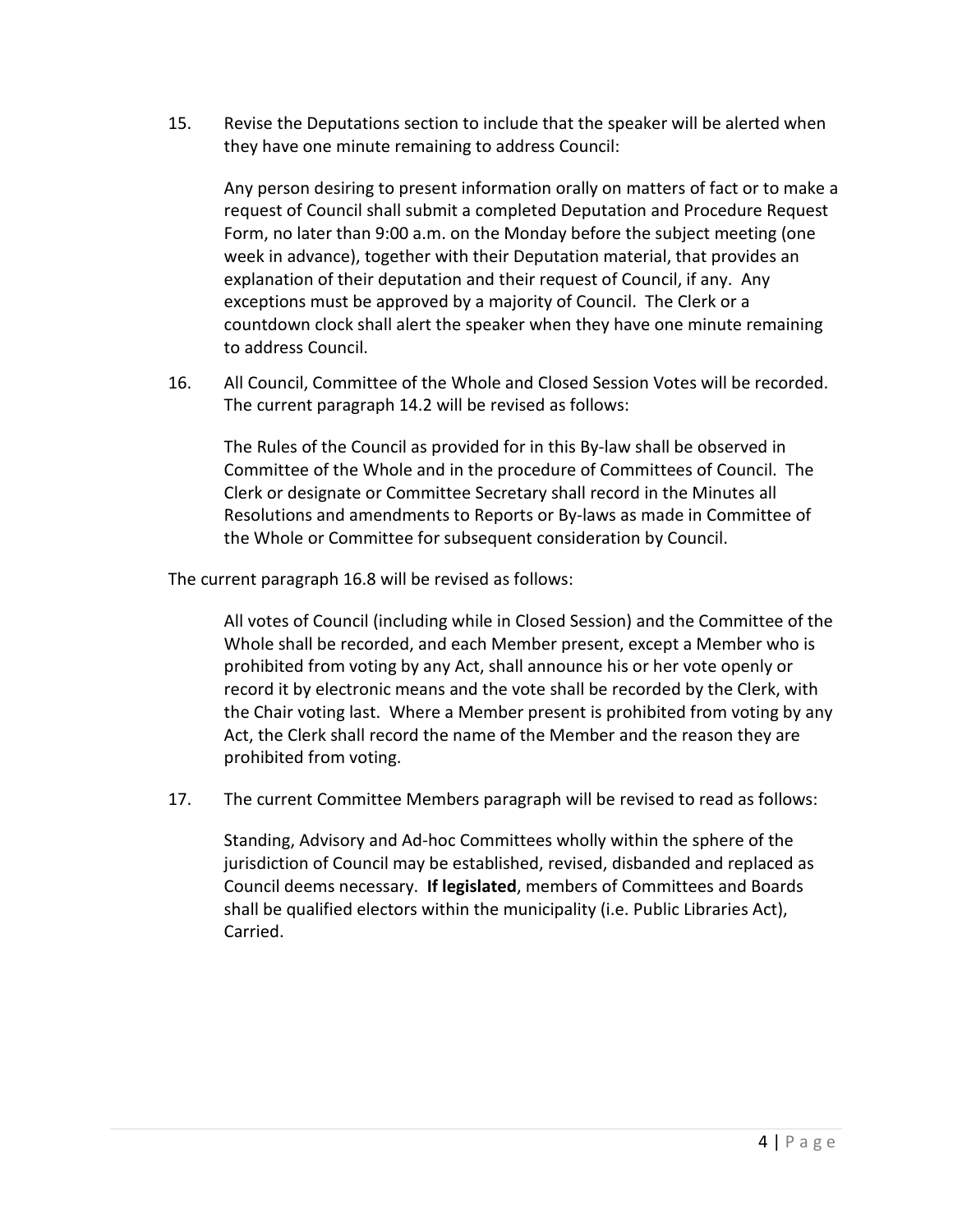b) THAT with respect to staff report "FAF.19.041 Procedural By-law Review", Council direct staff to provide a staff report that includes options available to Council when a Council vacancy occurs, for the development of a corporate Council Vacancy Policy, Carried.

c) THAT with respect to staff report "FAF.19.041 Procedural By-law Review", Council direct staff to include electronic participation in the draft Procedural By-law Review, as follows:

Members may participate at Council and Committee meetings electronically, subject to an electronic participation policy, and where infrastructure is available, **CARRIED**.

CERTIFIED TO BE A TRUE COPY

*"Original Signed"*

…………………………………

Krista Royal, Deputy Clerk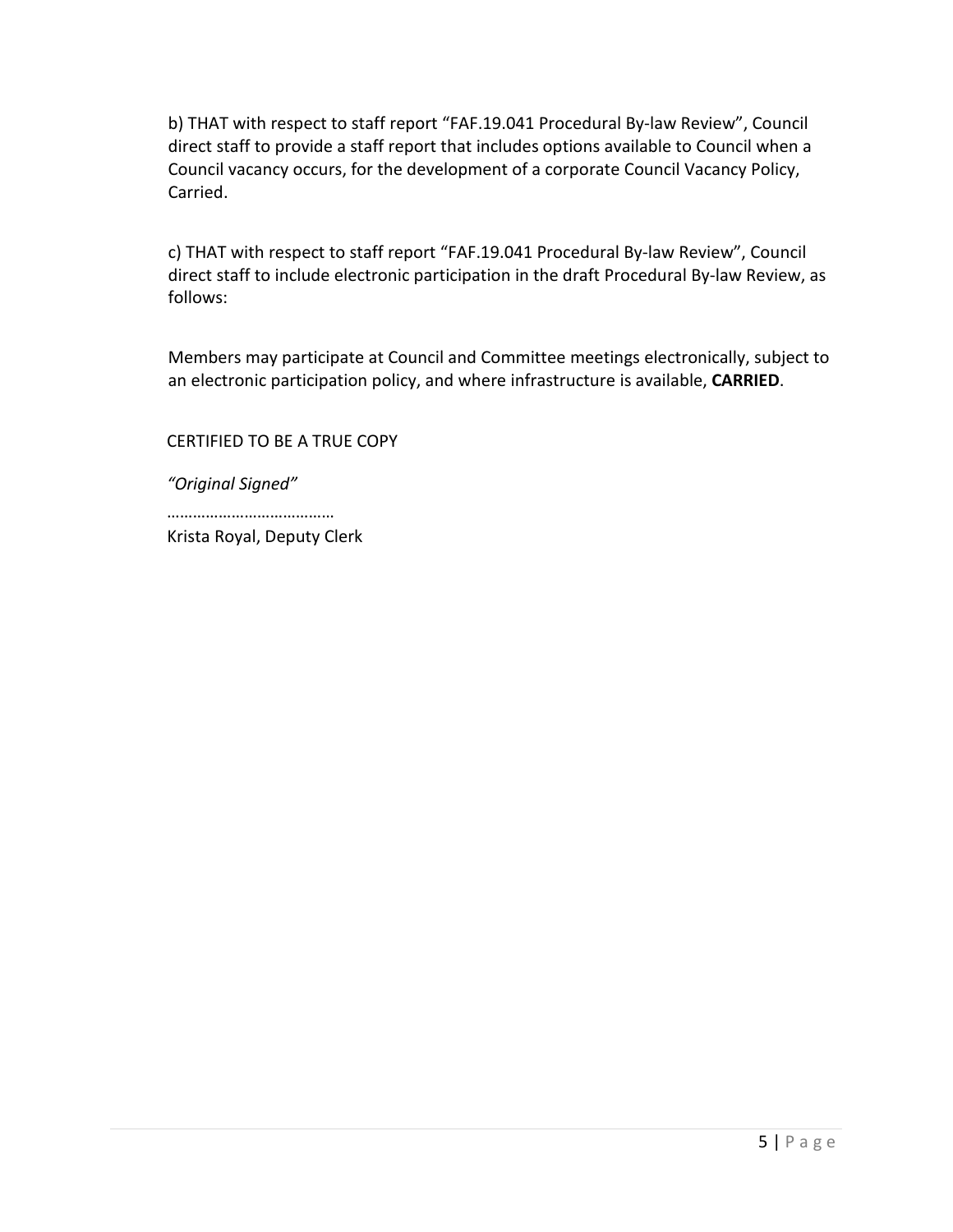

# **Town of The Blue Mountains**

32 Mill Street, Box 310 THORNBURY, ON N0H 2P0 [https://www.thebluemountains.ca](https://www.thebluemountains.ca/)

Tel: (519) 599-3131 - Fax: (519) 599-7723 Toll Free: 1-888-BLU-MTNS (1-888-258-6867) [info@thebluemountains.ca](mailto:info@thebluemountains.ca) - www.thebluemountains.ca

July 15, 2019

Moved by: Odette Bartnicki Seconded by: Jim Uram

THAT Council receive Staff Report FAF.19.120, entitled "Draft Procedural By-law for Council Consideration before Proceeding to Public Meeting";

AND THAT Council direct staff to proceed to a Public Meeting to receive comments regarding the draft Procedural By-law, as attached to the within staff report, **CARRIED**.

CERTIFIED TO BE A TRUE COPY

*"Original Signed"*

………………………………… Krista Royal, Deputy Clerk